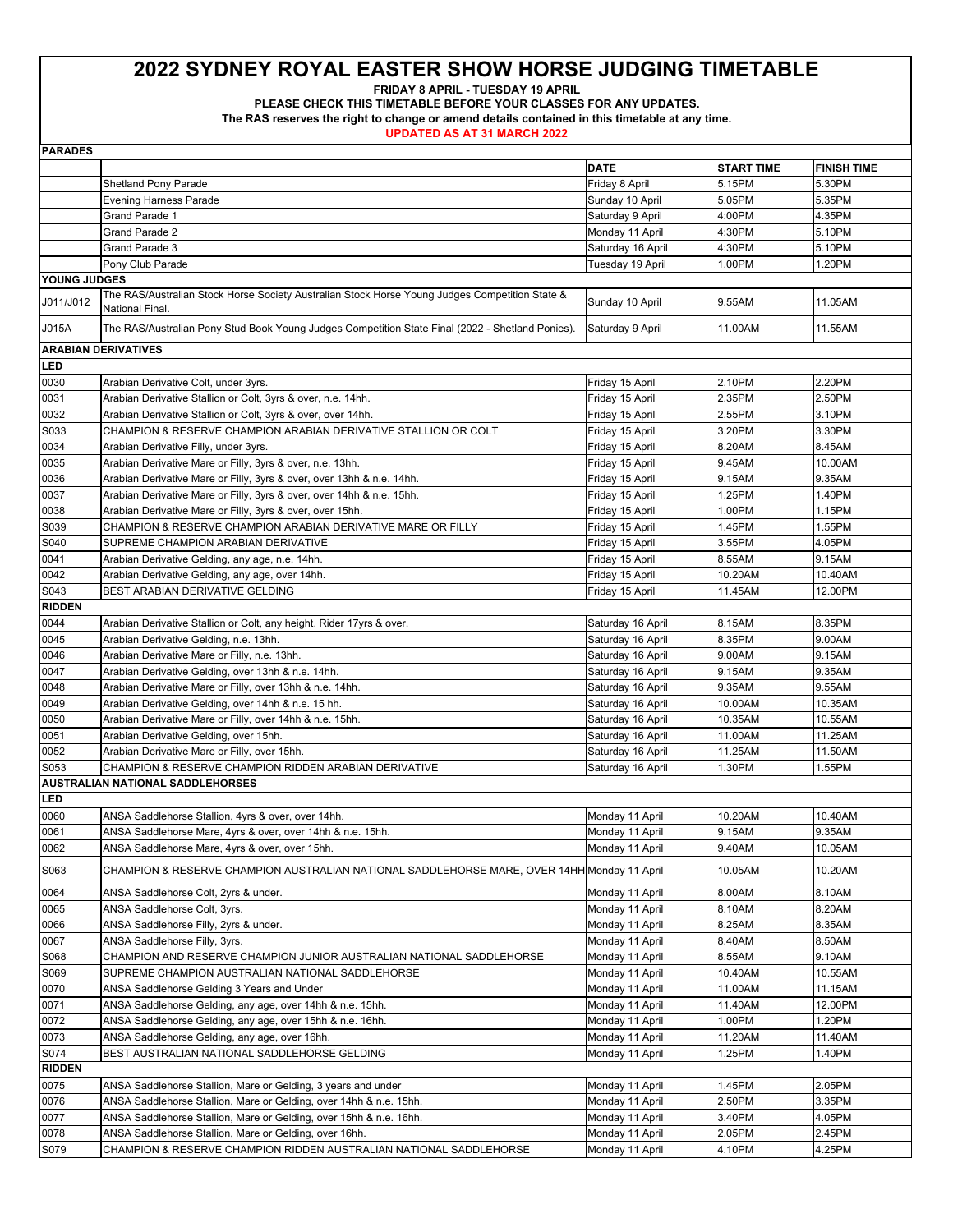**FRIDAY 8 APRIL - TUESDAY 19 APRIL** 

**PLEASE CHECK THIS TIMETABLE BEFORE YOUR CLASSES FOR ANY UPDATES.** 

**The RAS reserves the right to change or amend details contained in this timetable at any time.** 

|               | <b>AUSTRALIAN STOCK HORSES</b>                                                                                                                                                                                         |                  |         |         |
|---------------|------------------------------------------------------------------------------------------------------------------------------------------------------------------------------------------------------------------------|------------------|---------|---------|
| LED           |                                                                                                                                                                                                                        |                  |         |         |
| 0080          | Australian Stock Horse Stallion, 4yrs & over.                                                                                                                                                                          | Friday 8 April   | 11.15AM | 11.40AM |
| 0081          | Australian Stock Horse Colt, 3yrs.                                                                                                                                                                                     | Friday 8 April   | 11.00AM | 11.10AM |
| 0082          | Australian Stock Horse Colt, 2yrs & under.                                                                                                                                                                             | Friday 8 April   | 10.25AM | 10.55AM |
| S083          | CHAMPION & RESERVE CHAMPION AUSTRALIAN STOCK HORSE STALLION OR COLT                                                                                                                                                    | Friday 8 April   | 11.40AM | 11.55AM |
| 0084          | Australian Stock Horse Mare, 4yrs & over, n.e. 15hh.                                                                                                                                                                   | Friday 8 April   | 9.20AM  | 9.40AM  |
| 0085          | Australian Stock Horse Mare, 4yrs & over, over 15hh.                                                                                                                                                                   | Friday 8 April   | 9.45AM  | 10.05AM |
| 0086          | Australian Stock Horse Filly, 3yrs.                                                                                                                                                                                    | Friday 8 April   | 9.00AM  | 9.15AM  |
| 0087          | Australian Stock Horse Filly, 2yrs & under.                                                                                                                                                                            | Friday 8 April   | 8.35AM  | 8.55AM  |
| S088          | CHAMPION & RESERVE CHAMPION AUSTRALIAN STOCK HORSE MARE OR FILLY.                                                                                                                                                      | Friday 8 April   | 10.10AM | 10.25AM |
| S089          | SUPREME CHAMPION AUSTRALIAN STOCK HORSE                                                                                                                                                                                | Friday 8 April   | 1.00PM  | 1.10PM  |
| 0090          | Australian Stock Horse Gelding, any age, n.e. 15hh.                                                                                                                                                                    | Friday 8 April   | 1.30PM  | 1.50PM  |
| 0091          | Australian Stock Horse Gelding, any age, over 15hh.                                                                                                                                                                    | Friday 8 April   | 1.50PM  | 2.05PM  |
| S092          | BEST AUSTRALIAN STOCK HORSE GELDING                                                                                                                                                                                    | Friday 8 April   | 2.10PM  | 2.20PM  |
| <b>RIDDEN</b> |                                                                                                                                                                                                                        |                  |         |         |
| 0093          | Working Australian Stock Horse Stallion, 4yrs & over.                                                                                                                                                                  | Sunday 10 April  | 4.10PM  | 4.40PM  |
| 0094          | Working Australian Stock Horse Mare, 4yrs & over.                                                                                                                                                                      | Sunday 10 April  | 3.05PM  | 4.05PM  |
| 0095          | Working Australian Stock Horse Gelding, 4yrs & over.                                                                                                                                                                   | Sunday 10 April  | 2.05PM  | 3.00PM  |
| 0096          | Working Australian Stock Horse Colt, Filly or Gelding, under 4yrs.                                                                                                                                                     | Sunday 10 April  | 11.10AM | 11.55AM |
| 0097          | Working Australian Stock Horse, ridden by a youth, under 18yrs.                                                                                                                                                        | Sunday 10 April  | 1.00PM  | 2.00PM  |
| S098          | CHAMPION & RESERVE CHAMPION WORKING AUSTRALIAN STOCK HORSE                                                                                                                                                             | Sunday 10 April  | 4.40PM  | 5.00PM  |
| 0099          | Australian Stock Horse & Lady Rider (ASHLA), Senior. 18yrs & over,                                                                                                                                                     | Sunday 10 April  | 8.45AM  | 9.50AM  |
| 0100          | Australian Stock Horse & Lady Rider (ASHLA), Junior. Under 18 years of age,                                                                                                                                            | Sunday 10 April  | 8.00AM  | 8.45AM  |
| 0101          | The James Angus Memorial Australian Stock Horse Stockmen's Turnout. Stallion, Mare or Gelding                                                                                                                          | Friday 8 April   | 3.00PM  | 4.30PM  |
| 0102          | (4yrs & over), to be ridden in a snaffle bit. Rider to be 18yrs & over.<br>Australian Stock Horse Hack Gelding, 4yrs & over, n.e. 15hh, to be ridden in a snaffle bit.                                                 | Saturday 9 April | 8.40AM  | 9.05AM  |
| 0103          | Australian Stock Horse Hack Gelding, 4yrs & over, over 15hh, to be ridden in a snaffle bit.                                                                                                                            | Saturday 9 April | 9.10AM  | 9.35AM  |
| 0104          | Australian Stock Horse Hack Stallion, 4yrs & over, n.e. 15hh, to be ridden in a snaffle bit.                                                                                                                           | Saturday 9 April | 10.55AM | 11.20AM |
| 0105          | Australian Stock Horse Hack Stallion, 4yrs & over, over 15hh, to be ridden in a snaffle bit.                                                                                                                           | Saturday 9 April | 11.30AM | 11.55AM |
| 0106          | Australian Stock Horse Hack Mare, 4yrs & over, n.e. 15hh, to be ridden in a snaffle bit.                                                                                                                               | Saturday 9 April | 9.40AM  | 10.05AM |
| 0107          | Australian Stock Horse Hack Mare, 4yrs & over, over 15hh, to be ridden in a snaffle bit.                                                                                                                               | Saturday 9 April | 10.10AM | 10.35AM |
| 0108          | Australian Stock Horse Hack Gelding, Colt or Filly, under 4yrs, to be ridden in a snaffle bit.                                                                                                                         | Saturday 9 April | 8.00AM  | 8.35AM  |
|               | Australian Stock Horse Hack Mare, Gelding or Stallion, ridden in a snaffle bit. Rider to be a Lady, 18yrs                                                                                                              |                  |         |         |
| 0109          | & over.                                                                                                                                                                                                                | Saturday 9 April | 1.00PM  | 2.15PM  |
| 0110          | Australian Stock Horse Hack Mare, Gelding or Stallion, ridden in a snaffle bit. Rider to be a Gentleman,<br>18yrs & over.                                                                                              | Saturday 9 April | 2.20PM  | 2.55PM  |
| 0111          | Australian Stock Horse Hack Mare or Gelding, ridden in a snaffle bit. Rider to be under 18yrs.                                                                                                                         | Friday 8 April   | 4.40PM  | 5.20PM  |
| 0112          | CHAMPION & RESERVE CHAMPION RIDDEN AUSTRALIAN STOCK HORSE HACK                                                                                                                                                         | Saturday 9 April | 3.05PM  | 3.35PM  |
|               | <b>STATION HORSE CHALLENGE</b><br>Junior Rider Station Horse to be tried. Rider to be under 18yrs. Exhibits in this Class are not eligible to                                                                          |                  |         |         |
| 0115          | compete in the Senior Rider Station Horse Class.                                                                                                                                                                       | Sunday 10 April  | 11.30AM | 1.30PM  |
| 0116          | Senior Rider Station Horse to be tried. Rider to be 18yrs & over. Exhibits in this Class are not eligible to<br>compete in the Junior Rider Station Horse Class.                                                       | Sunday 10 April  | 1.30PM  | 3.10PM  |
|               | TIME TRIAL CHALLENGE<br>Junior Time Trial. Rider to be under 18yrs. Exhibits in this Class are not eligible to compete in the                                                                                          |                  |         |         |
| 0120          | Senior Time Trial Class.                                                                                                                                                                                               | Saturday 9 April | 11.55AM | 1.25PM  |
| 0121          | Senior Time Trial. Rider to be 18yrs & over. Exhibits in this Class are not eligible to compete in Junior<br>Time Trial Class.                                                                                         | Saturday 9 April | 1.25PM  | 3.15PM  |
|               | R. M. WILLIAMS TROPHY FOR THE MOST VERSATILE AUSTRALIAN STOCK HORSE EXHIBIT                                                                                                                                            |                  |         |         |
| 0130          | The R. M. Williams Most Versatile Australian Stock Horse Exhibit, competing at the 2022 Sydney Royal<br>Easter Show.                                                                                                   | Sunday 10 April  | 5.35PM  | 5.55PM  |
|               | R. M. WILLIAMS TROPHY FOR THE MOST VERSATILE AUSTRALIAN STOCK HORSE EXHIBIT RIDDEN BY A YOUTH RIDER UNDER 18 YEARS<br>The R. M. Williams Most Versatile Australian Stock Horse Exhibit, ridden by a youth under 18yrs, |                  |         |         |
| 0131          | competing at the 2022 Sydney Royal Easter Show.                                                                                                                                                                        | Sunday 10 April  | 5.35PM  | 5.55PM  |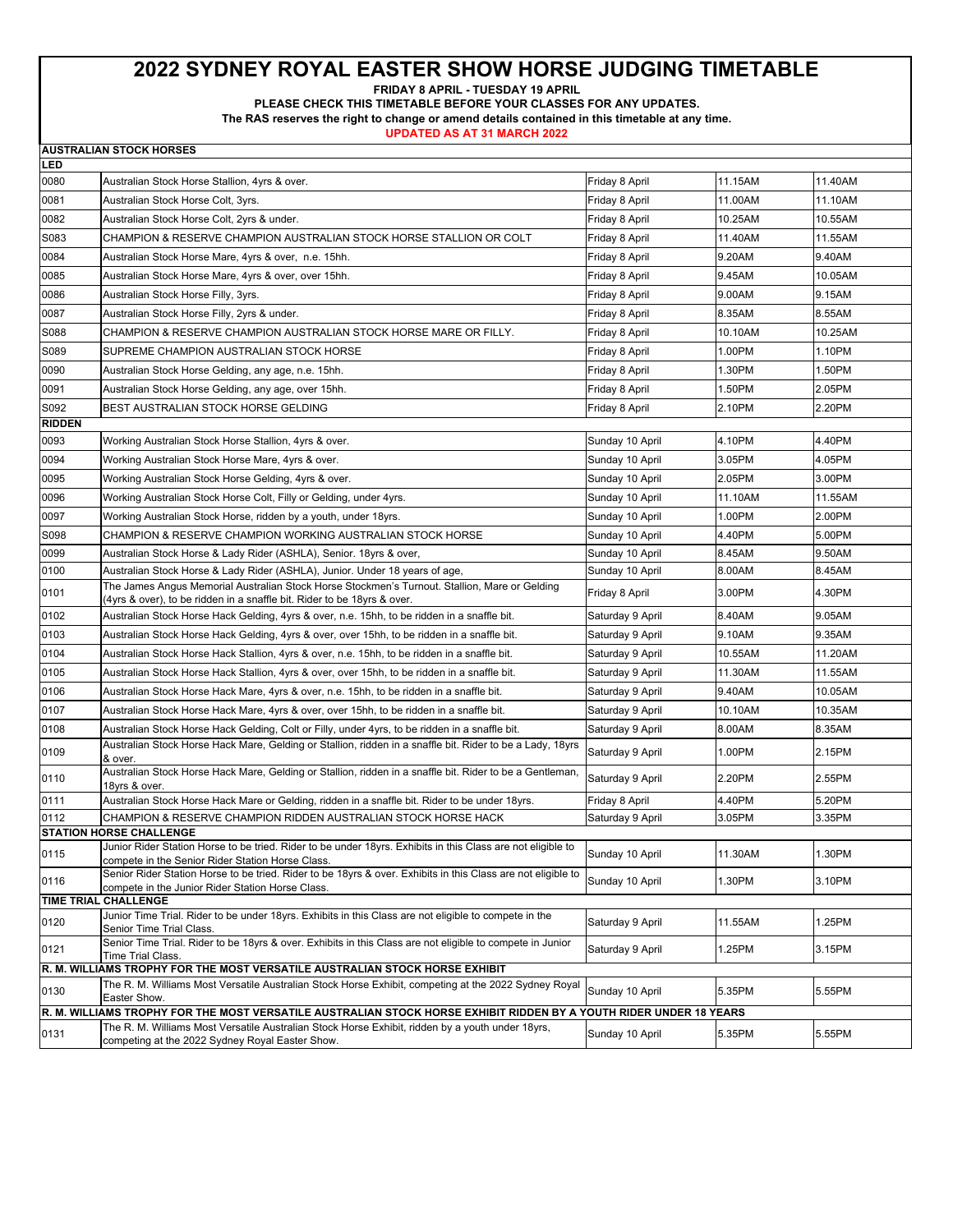**FRIDAY 8 APRIL - TUESDAY 19 APRIL** 

**PLEASE CHECK THIS TIMETABLE BEFORE YOUR CLASSES FOR ANY UPDATES.** 

**The RAS reserves the right to change or amend details contained in this timetable at any time.** 

**UPDATED AS AT 31 MARCH 2022**

**AUSTRALIAN PONIES**

| LED                        |                                                                                              |                                  |                   |                   |
|----------------------------|----------------------------------------------------------------------------------------------|----------------------------------|-------------------|-------------------|
| 0140                       | Australian Pony Stallion, 4yrs & over, over 12.2hh & n.e. 14hh.                              | Tuesday 19 April                 | 8.20AM            | 8.35AM            |
| 0141                       | Australian Pony Stallion, 4yrs & over, n.e. 12.2hh.                                          | Tuesday 19 April                 | 8.40AM            | 8.55AM            |
| 0142                       | Australian Pony Colt, 3yrs & under, n.e. 14hh.                                               | Tuesday 19 April                 | 9.00AM            | 9.15AM            |
| S143                       | CHAMPION & RESERVE CHAMPION AUSTRALIAN PONY STALLION                                         | Tuesday 19 April                 | 9.15AM            | 9.25AM            |
| 0144                       | Australian Pony Mare, 4yrs & over, n.e. 12hh.                                                | Tuesday 19 April                 | 11.45AM           | 12.00PM           |
| 0145                       | Australian Pony Mare, 4yrs & over, over 12hh & n.e. 12.2hh.                                  | Tuesday 19 April                 | 11.25AM           | 11.40AM           |
| 0146                       | Australian Pony Mare, 4yrs & over, over 12.2hh & n.e. 13hh.                                  | Tuesday 19 April                 | 11.00AM           | 11.20AM           |
| 0147                       | Australian Pony Mare, 4yrs & over, over 13hh & n.e. 14hh.                                    | Tuesday 19 April                 | 10.40AM           | 10.55AM           |
| 0148                       | Australian Pony Broodmare, 4yrs & over, n.e. 14hh.                                           | Tuesday 19 April                 | 1.25PM            | 1.40PM            |
| 0149                       | Australian Pony Filly, 3yrs, n.e 14hh.                                                       | Tuesday 19 April                 | 2.00PM            | 2.15PM            |
| 0150                       | Australian Pony Filly, 2yrs & under, n.e. 14hh.                                              | Tuesday 19 April                 | 2.20PM            | 2.35PM            |
| S151                       | CHAMPION & RESERVE CHAMPION AUSTRALIAN PONY MARE                                             | Tuesday 19 April                 | 1.40PM            | 1.55PM            |
| S152                       | JUNIOR CHAMPION & RESERVE JUNIOR CHAMPION AUSTRALIAN PONY                                    | Tuesday 19 April                 | 2.40PM            | 2.55PM            |
| S153                       | SUPREME CHAMPION AUSTRALIAN PONY                                                             | Tuesday 19 April                 | 2.55PM            | 3.15PM            |
| 0154                       | Australian Pony Gelding, any age, n.e. 12.2hh.                                               | Tuesday 19 April                 | 9.30AM            | 9.50AM            |
| 0155                       | Australian Pony Gelding, any age, over 12.2hh & n.e. 14hh.                                   | Tuesday 19 April                 | 9.55AM            | 10.15AM           |
| S156                       | BEST AUSTRALIAN PONY GELDING                                                                 | Tuesday 19 April                 | 10.20AM           | 10.35AM           |
| <b>RIDDEN</b>              |                                                                                              |                                  |                   |                   |
| 0157                       | Australian Pony Stallion or Colt, n.e. 14hh.                                                 | Tuesday 19 April                 | 3.30PM            | 3.45PM            |
| 0158                       | Australian Pony Mare or Gelding, n.e. 12hh.                                                  | Tuesday 19 April                 | 3.50PM            | 4.10PM            |
| 0159                       | Australian Pony Mare or Gelding, over 12hh & n.e. 13hh.                                      | Tuesday 19 April                 | 4.15PM            | 4.35PM            |
| 0160                       | Australian Pony Mare or Gelding, over 13hh and n.e. 14hh.                                    | Tuesday 19 April                 | 4.40PM            | 5.00PM            |
| S161                       | CHAMPION & RESERVE CHAMPION RIDDEN AUSTRALIAN PONY                                           | Tuesday 19 April                 | 5.05PM            | 5.25PM            |
|                            | <b>AUSTRALIAN SADDLE PONIES</b>                                                              |                                  |                   |                   |
| LED                        |                                                                                              |                                  |                   |                   |
| 0170                       | Australian Saddle Pony Stallion or Colt, n.e. 13hh.                                          | Friday 15 April                  | 8.00AM            | 8.15AM            |
| 0171                       | Australian Saddle Pony Stallion or Colt, over 13hh & n.e. 14.2hh.                            | Friday 15 April                  | 8.15AM            | 8.35AM            |
| S172                       | CHAMPION AND RESERVE CHAMPION AUSTRALIAN SADDLE PONY STALLION OR COLT                        | Friday 15 April                  | 8.35AM            | 8.50AM            |
| 0173                       | Australian Saddle Pony Filly, 3yrs & under, n.e. 14.2hh.                                     | Friday 15 April                  | 8.55AM            | 9.15AM            |
| 0174                       | Australian Saddle Pony Mare or Filly, 4yrs & over, n.e. 12.2hh.                              | Friday 15 April                  | 9.15AM            | 9.40AM            |
| 0175                       | Australian Saddle Pony Mare or Filly, 4yrs & over, over 12.2hh & n.e. 13.2hh.                | Friday 15 April                  | 10.05AM           | 10.30AM           |
| 0176                       | Australian Saddle Pony Mare or Filly, 4yrs & over, over 13.2hh & n.e. 14.2hh.                | Friday 15 April                  | 9.40AM            | 10.05AM           |
| S177                       | CHAMPION & RESERVE CHAMPION AUSTRALIAN SADDLE PONY MARE OR FILLY                             | Friday 15 April                  | 10.35AM           | 10.50AM           |
| S178                       | SUPREME CHAMPION AUSTRALIAN SADDLE PONY                                                      | Friday 15 April                  | 11.45AM           | 12.00PM           |
| 0179                       | Australian Saddle Pony Gelding, any age, n.e. 13hh.                                          | Friday 15 April                  | 11.10AM           | 11.35AM           |
| 0180                       | Australian Saddle Pony Gelding, any age, over 13hh & n.e. 14.2hh.                            | Friday 15 April                  | 10.50AM           | 11.10AM           |
| S181                       | BEST AUSTRALIAN SADDLE PONY GELDING                                                          | Friday 15 April                  | 11.35AM           | 11.40AM           |
| <b>RIDDEN</b>              |                                                                                              |                                  |                   |                   |
| 0182                       | Australian Saddle Pony Mare or Gelding, n.e. 12.2hh.                                         | Friday 15 April                  | 2.35PM            | 3.00PM            |
| 0183                       | Australian Saddle Pony Mare or Gelding, over 12.2hh & n.e. 13.2hh.                           | Friday 15 April                  | 2.05PM            | 2.30PM            |
| 0184                       | Australian Saddle Pony Mare or Gelding, over 13.2hh & n.e. 14.2hh.                           | Friday 15 April                  | 1.00PM            | 1.35PM            |
| 0185                       | Australian Saddle Pony Mare or Gelding, n.e. 14.2hh. To be ridden by a child under 17 years. | Friday 15 April                  | 3.05PM            | 3.45PM            |
| 0186                       | Australian Saddle Pony Stallion, over 11hh & n.e. 14.2hh.                                    | Friday 15 April                  | 1.35PM            | 2.00PM            |
| S187<br><b>CLYDESDALES</b> | CHAMPION & RESERVE CHAMPION RIDDEN AUSTRALIAN SADDLE PONY                                    | Friday 15 April                  | 3.45PM            | 4.10PM            |
| LED                        |                                                                                              |                                  |                   |                   |
|                            |                                                                                              |                                  |                   |                   |
| 0210                       | Clydesdale Stallion, 4yrs & over.<br>Clydesdale Colt, 3yrs.                                  | Friday 8 April<br>Friday 8 April | 3.15PM<br>11.20AM | 3.35PM<br>11.35AM |
| 0211<br>0212               |                                                                                              | Friday 8 April                   | 10.50AM           |                   |
| S214                       | Clydesdale Colt, 2yrs.<br>CHAMPION & RESERVE CHAMPION CLYDESDALE STALLION OR COLT            | Friday 8 April                   | 3.40PM            | 11.10AM<br>3.55PM |
| 0215                       | Clydesdale Broodmare, 4yrs & over.                                                           | Friday 8 April                   | 2.35PM            | 2.50PM            |
| 0216                       | Clydesdale Dry Mare, 4yrs & over.                                                            | Friday 8 April                   | 2.00PM            | 2.25PM            |
| 0217                       | Clydesdale Filly, 3yrs.                                                                      | Friday 8 April                   | 10.15AM           | 10.35AM           |
| 0218                       | Clydesdale Filly, 2yrs.                                                                      | Friday 8 April                   | 9.45AM            | 10.05AM           |
| S220                       | CHAMPION & RESERVE CHAMPION CLYDESDALE MARE OR FILLY                                         | Friday 8 April                   | 2.55PM            | 3.10PM            |
| S221                       | The Annaburne Gold Perpetual Cup                                                             | Friday 8 April                   | 2.55PM            | 3.10PM            |
| S223                       | SUPREME CHAMPION CLYDESDALE                                                                  | Friday 8 April                   | 4.00PM            | 4.10PM            |
| 0224                       | Clydesdale Gelding, over 3yrs.                                                               | Friday 8 April                   | 1.15PM            | 1.35PM            |
| 0225                       | Clydesdale Gelding, 3yrs & under.                                                            | Friday 8 April                   | 1.00PM            | 1.15PM            |
| S226                       | BEST CLYDESDALE GELDING                                                                      | Friday 8 April                   | 1.35PM            | 1.50PM            |
| 0227                       | Group of Three Clydesdales by the same Sire or out of the same Dam.                          | Friday 8 April                   | 4.20PM            | 4.35PM            |
| 0228                       | Three Clydesdales, any age, owned but not necessarily bred by the Exhibitor.                 | Friday 8 April                   | 4.40PM            | 4.55PM            |
| 0229                       | Clydesdale Mare or Gelding, driven in hand. To be driven by a senior, 18yrs & over.          | Saturday 9 April                 | 8.15AM            | 9.15AM            |
| 0230                       | Clydesdale Mare or Gelding, driven in hand. To be driven by a junior under 18 years of age.  | Saturday 9 April                 | 9.25AM            | 9.55AM            |
| 0231                       | Ridden Clydesdale Stallion, Mare or Gelding, any age.                                        | Saturday 9 April                 | 10.25AM           | 11.05AM           |
|                            |                                                                                              |                                  |                   |                   |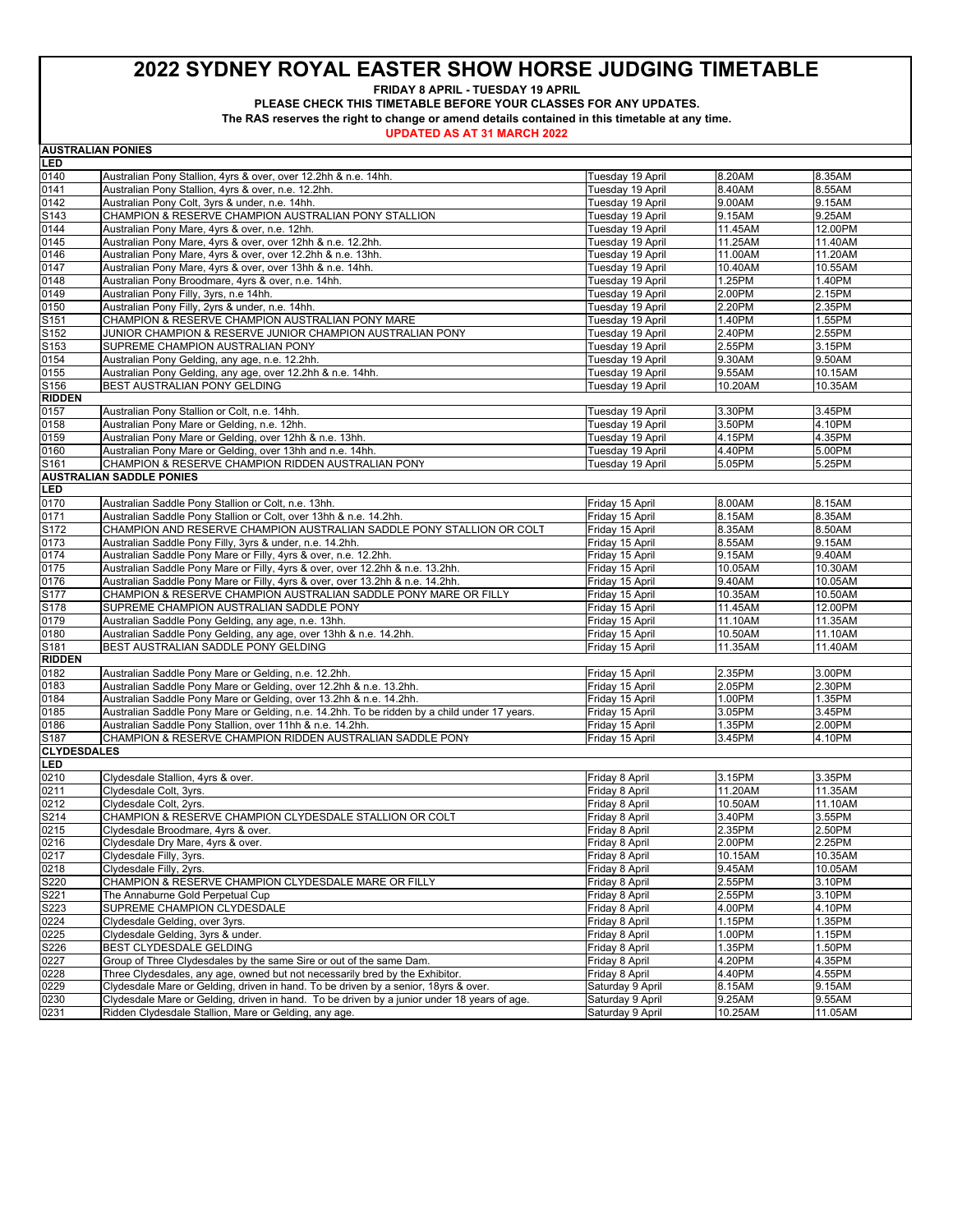**FRIDAY 8 APRIL - TUESDAY 19 APRIL** 

**PLEASE CHECK THIS TIMETABLE BEFORE YOUR CLASSES FOR ANY UPDATES.** 

**The RAS reserves the right to change or amend details contained in this timetable at any time.** 

|                         | <b>HEAVY HORSE OBSTACLE CLASSES</b>                                            |                  |         |         |
|-------------------------|--------------------------------------------------------------------------------|------------------|---------|---------|
| 0240                    | Junior Handler - led. Handler aged under 18yrs                                 | Friday 8 April   | 10.05AM | 11.00AM |
| 0241                    | Ridden Heavy Horse.                                                            | Friday 8 April   | 1.50PM  | 2.30PM  |
| 0242                    | Ridden Utility Horse.                                                          | Friday 8 April   | 2.30PM  | 3.25PM  |
| <b>OBSTACLE CLASSES</b> |                                                                                |                  |         |         |
| 0243                    | Longrein Obstacle Course - Senior. Handler aged 18yrs & over                   | Friday 8 April   | 11.00AM | 11.45AM |
| 0244                    | Longrein Obstacle Course - Junior. Handler aged under 18yrs.                   | Friday 8 April   | 11.45AM | 12.25PM |
| 0245                    | Slide Obstacle Course - Senior. Handler aged 18yrs & over.                     | Friday 8 April   | 12.30PM | 12.55PM |
| 0246                    | Slide Obstacle Course - Junior. Handler aged under 18yrs.                      | Friday 8 April   | 12.55PM | 1.20PM  |
|                         | PUMPKIN SNATCH / BARREL RACE                                                   |                  |         |         |
| 0247                    | Pumpkin snatch course                                                          | Friday 8 April   | 1.25PM  | 1.45PM  |
| 0248                    | Heavy Horse Barrel Race                                                        | Friday 8 April   | 3.25PM  | 4.00PM  |
| <b>MINIATURE PONIES</b> |                                                                                |                  |         |         |
| LED                     |                                                                                |                  |         |         |
| 0255                    | Miniature Pony Stallion, 4yrs & over.                                          | Tuesday 12 April | 11.35AM | 11.55AM |
| 0256                    | Miniature Pony Colt, 3yrs.                                                     | Tuesday 12 April | 11.10AM | 11.25AM |
| 0257                    | Miniature Pony Colt, 2yrs & under.                                             | Tuesday 12 April | 1.00PM  | 1.15PM  |
| S258                    | CHAMPION & RESERVE CHAMPION MINIATURE PONY STALLION OR COLT                    | Tuesday 12 April | 1.20PM  | 1.30PM  |
| 0259                    | Miniature Pony Mare, 4yrs & over.                                              | Tuesday 12 April | 9.30AM  | 9.45AM  |
| 0260                    | Miniature Pony Broodmare, 4yrs & over.                                         | Tuesday 12 April | 9.50AM  | 10.05AM |
| 0261                    | Miniature Pony Filly, 3yrs.                                                    | Tuesday 12 April | 10.10AM | 10.20AM |
| 0262                    | Miniature Pony Filly, 2yrs & under.                                            | Tuesday 12 April | 10.25AM | 10.40AM |
| S263                    | CHAMPION & RESERVE CHAMPION MINIATURE PONY MARE OR FILLY                       | Tuesday 12 April | 10.45AM | 11.05AM |
| S264                    | SUPREME CHAMPION MINIATURE PONY                                                | Tuesday 12 April | 1.35PM  | 1.55PM  |
| 0265                    | Miniature Pony Gelding, 3yrs & under.                                          | Tuesday 12 April | 8.30AM  | 8.45AM  |
| 0266                    | Miniature Pony Gelding, 4yrs & over.                                           | Tuesday 12 April | 8.50AM  | 9.10AM  |
| S267                    | BEST MINIATURE PONY GELDING                                                    | Tuesday 12 April | 9.15AM  | 9.25AM  |
| 0268                    | Miniature Pony Junior Handler. To be handled by a child under 18 years of age. | Tuesday 12 April | 2.20PM  | 2.45PM  |
| 0269                    | Best Presented Miniature Pony, any age.                                        | Tuesday 12 April | 8.00AM  | 8.15AM  |
|                         | <b>MINIATURE PONY HARNESS CLASSES</b>                                          |                  |         |         |
| 0270                    | Miniature Pony Stallion, 3yrs & over, 79cms & over, in Harness.                | Tuesday 12 April | 3.00PM  | 3.25PM  |
| 0271                    | Miniature Pony Mare, Filly or Gelding, 3yrs & over, 79cms & over, in Harness.  | Tuesday 12 April | 3.35PM  | 4.00PM  |
| S272                    | BEST MINIATURE PONY IN HARNESS                                                 | Tuesday 12 April | 4.05PM  | 4.35PM  |
| <b>RIDING PONIES</b>    |                                                                                |                  |         |         |
| LED                     |                                                                                |                  |         |         |
| 0330                    | Riding Pony Colt, 3yrs & under, n.e. 14.1hh.                                   | Monday 18 April  | 10.40AM | 11.00AM |
| 0331                    | Riding Pony Stallion, 4yrs & over, n.e. 13.2hh.                                | Monday 18 April  | 11.05AM | 11.20AM |
| 0332                    | Riding Pony Stallion, 4yrs & over, over 13.2hh & n.e. 14.2hh.                  | Monday 18 April  | 8.00AM  | 8.10AM  |
| S333                    | CHAMPION & RESERVE CHAMPION RIDING PONY STALLION OR COLT                       | Monday 18 April  | 11.20AM | 11.25AM |
| 0334                    | Riding Pony Filly, 2yrs & under, n.e. 12.2hh.                                  | Monday 18 April  | 9.00AM  | 9.15AM  |
| 0335                    | Riding Pony Filly, 2yrs & under, over 12.2hh & n.e. 14hh.                      | Monday 18 April  | 9.15AM  | 9.35AM  |
| 0336                    | Riding Pony Filly, 3yrs, n.e. 13hh.                                            | Monday 18 April  | 9.40AM  | 9.55AM  |
| 0337                    | Riding Pony Filly, 3yrs, over 13hh & n.e. 14.1hh.                              | Monday 18 April  | 10.00AM | 10.15AM |
| 0338                    | Riding Pony Mare, 4yrs & over, n.e. 12.2hh.                                    | Monday 18 April  | 10.20AM | 10.35AM |
| 0339                    | Riding Pony Mare, 4yrs & over, over 12.2hh & n.e. 13.2hh.                      | Monday 18 April  | 8.10AM  | 8.30AM  |
| 0340                    | Riding Pony Mare, 4yrs & over, over 13.2hh & n.e. 14.2hh.                      | Monday 18 April  | 8.35AM  | 8.55AM  |
| S341                    | CHAMPION & RESERVE CHAMPION RIDING PONY MARE OR FILLY                          | Monday 18 April  | 11.30AM | 11.40AM |
| S342                    | SUPREME CHAMPION RIDING PONY                                                   | Monday 18 April  | 11.45AM | 11.55AM |
| 0343                    | Riding Pony Gelding, any age, n.e. 13hh                                        | Monday 18 April  | 1.00PM  | 1.20PM  |
| 0344                    | Riding Pony Gelding, any age, over 13hh & n.e. 14.2hh.                         | Monday 18 April  | 1.20PM  | 1.40PM  |
| S345                    | BEST RIDING PONY GELDING                                                       | Monday 18 April  | 1.45PM  | 1.55PM  |
| <b>RIDDEN</b>           |                                                                                |                  |         |         |
| 0346                    | Riding Pony Stallion.                                                          | Monday 18 April  | 2.30PM  | 2.40PM  |
| 0347                    | Riding Pony Mare or Gelding, n.e 12.2hh.                                       | Monday 18 April  | 3.20PM  | 3.45PM  |
| 0348                    | Riding Pony Mare or Gelding, over 12.2hh & n.e 13.2hh.                         | Monday 18 April  | 2.45PM  | 3.15PM  |
| 0349                    | Riding Pony Mare or Gelding, over 13.2hh & n.e 14.2hh.                         | Monday 18 April  | 3.50PM  | 4.20PM  |
| S350                    | CHAMPION & RESERVE CHAMPION RIDING PONY UNDER SADDLE                           | Monday 18 April  | 4.20PM  | 4.35PM  |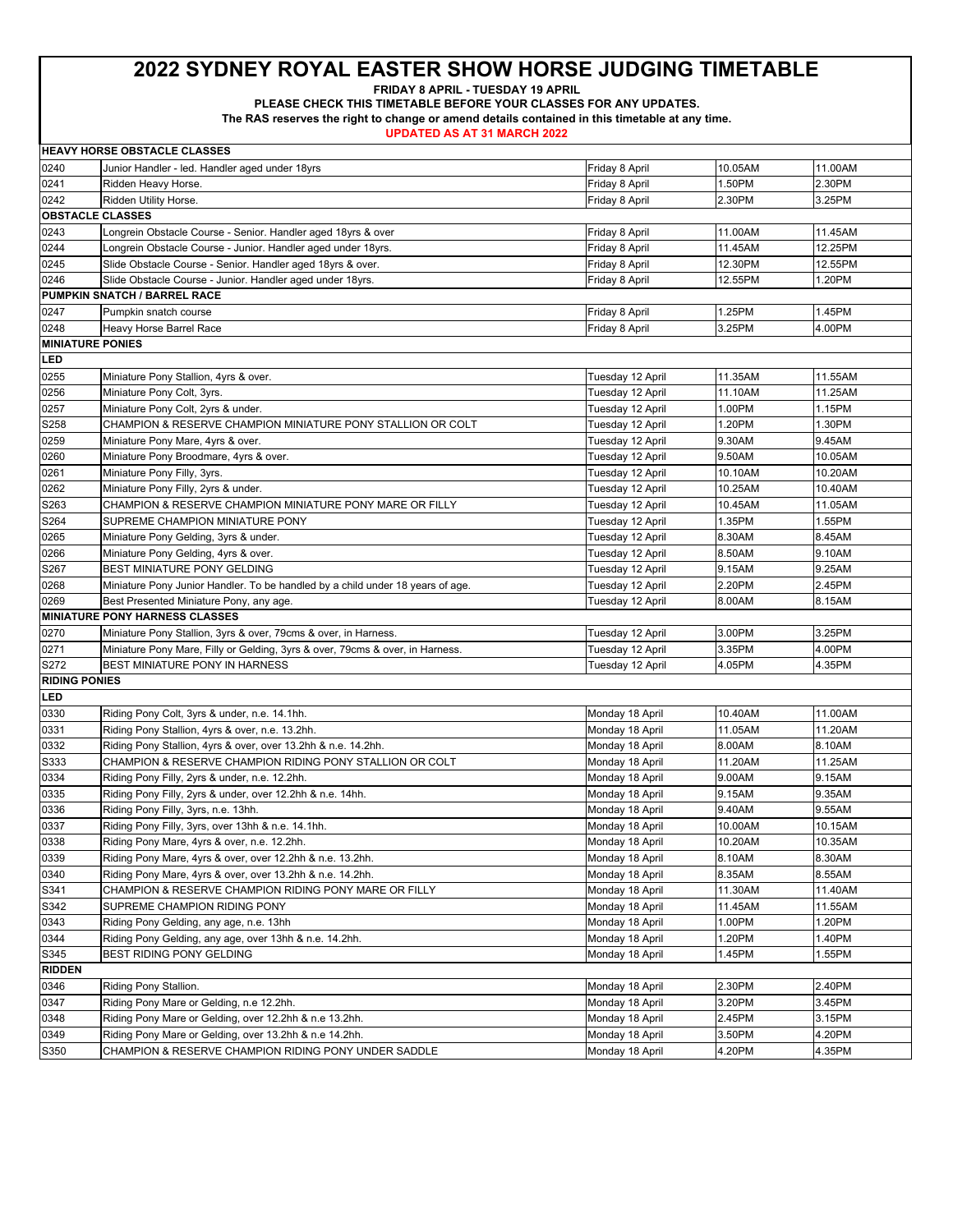**FRIDAY 8 APRIL - TUESDAY 19 APRIL** 

**PLEASE CHECK THIS TIMETABLE BEFORE YOUR CLASSES FOR ANY UPDATES.** 

**The RAS reserves the right to change or amend details contained in this timetable at any time.** 

**UPDATED AS AT 31 MARCH 2022**

**SHETLAND PONIES**

| S355                                                                                  | MOST SUCCESSFUL EXHIBITOR IN SHETLAND PONY LED CLASSES                                                                                                                  | Friday 8 April                     | 5.00PM             | 5.05PM             |
|---------------------------------------------------------------------------------------|-------------------------------------------------------------------------------------------------------------------------------------------------------------------------|------------------------------------|--------------------|--------------------|
| LED                                                                                   |                                                                                                                                                                         |                                    |                    |                    |
| 0356                                                                                  | Shetland Pony Stallion or Colt, n.e. 8.2hh.                                                                                                                             | Friday 8 April                     | 2.30PM             | 2.50PM             |
| 0357                                                                                  | Shetland Pony Stallion, 4yrs & over, over 9.2hh & n.e. 10.2hh.                                                                                                          | Friday 8 April                     | 1.20PM             | 1.50PM             |
| 0358                                                                                  | Shetland Pony Stallion, 4yrs & over, over 8.2hh & n.e. 9.2hh.                                                                                                           | Friday 8 April                     | 1.00PM             | 1.20PM             |
| 0359                                                                                  | Shetland Pony Colt, 3yrs, over 8.2hh & n.e. 10.2hh.                                                                                                                     | Friday 8 April                     | 1.50PM             | 2.10PM             |
| 0360                                                                                  | Shetland Pony Colt, 2yrs & under, over 8.2hh & n.e. 10.2hh.                                                                                                             | Friday 8 April                     | 2.15PM             | 2.30PM             |
| S361                                                                                  | CHAMPION & RESERVE CHAMPION SHETLAND PONY STALLION                                                                                                                      | Friday 8 April                     | 3.15PM             | 3.25PM             |
| 0362                                                                                  | Shetland Pony Broodmare.                                                                                                                                                | Friday 8 April                     | 9.00AM             | 9.25AM             |
| 0363                                                                                  | Shetland Pony Mare or Filly, n.e. 8.2hh.                                                                                                                                | Friday 8 April                     | 9.30AM             | 9.45AM             |
| 0364                                                                                  | Shetland Pony Mare, 4yrs & over, over 8.2hh & n.e. 9.2hh.                                                                                                               | Friday 8 April                     | 9.50AM             | 10.05AM            |
| 0365                                                                                  | Shetland Pony Mare, 4yrs & over, over 9.2hh & n.e. 10.2hh.                                                                                                              | Friday 8 April                     | 10.10AM            | 10.35AM            |
| 0366                                                                                  | Shetland Pony Filly, 3yrs, over 8.2hh & n.e. 10.2hh.                                                                                                                    | Friday 8 April                     | 10.40AM            | 10.55AM            |
| 0367                                                                                  | Shetland Pony Filly, 2yrs & under, over 8.2hh & n.e. 10.2hh.                                                                                                            | Friday 8 April                     | 10.55AM            | 11.15AM            |
| S368                                                                                  | CHAMPION & RESERVE CHAMPION SHETLAND PONY MARE                                                                                                                          | Friday 8 April                     | 11.20AM            | 11.35AM            |
| S369                                                                                  | JUNIOR CHAMPION AND RESERVE CHAMPION SHETLAND PONY FILLY                                                                                                                | Friday 8 April                     | 11.40AM            | 11.55AM            |
| S370                                                                                  | JUNIOR CHAMPION AND RESERVE CHAMPION SHETLAND PONY COLT                                                                                                                 | Friday 8 April                     | 2.55PM             | 3.10PM             |
| S371                                                                                  | SUPREME CHAMPION SHETLAND PONY                                                                                                                                          | Friday 8 April                     | 3.30PM             | 3.45PM             |
| S372                                                                                  | BEST OPPOSITE SEX TO THE SUPREME CHAMPION SHETLAND PONY                                                                                                                 | Friday 8 April                     | 3.30PM             | 3.45PM             |
| 0373                                                                                  | Shetland Pony Gelding, any age, n.e. 9.2hh.                                                                                                                             | Friday 8 April                     | 8.00AM             | 8.15AM             |
| 0374                                                                                  | Shetland Pony Gelding, any age, over 9.2hh & n.e. 10.2hh.                                                                                                               | Friday 8 April                     | 8.20AM             | 8.40AM             |
| S375                                                                                  | BEST SHETLAND PONY GELDING                                                                                                                                              | Friday 8 April                     | 8.45AM             | 8.55AM             |
| 0376                                                                                  |                                                                                                                                                                         |                                    | 4.00PM             | 4.15PM             |
|                                                                                       | Group of Three Ponies by the same Sire or out of the same Dam.<br>Shetland Pony Stallion or Colt and 2 Mares or Fillies, 2yrs & over; owned but not necessarily bred by | Friday 8 April                     |                    |                    |
| 0377                                                                                  | Exhibitor.                                                                                                                                                              | Friday 8 April                     | 4.15PM             | 4.30PM             |
| 0378                                                                                  | Three Shetland Pony Mares or Fillies, 2yrs & over; owned but not necessarily bred by Exhibitor.                                                                         | Friday 8 April                     | 4.45PM             | 5.00PM             |
| <b>RIDDEN</b>                                                                         |                                                                                                                                                                         |                                    |                    |                    |
| 0379                                                                                  | <b>Shetland Pony Stallion</b>                                                                                                                                           | Saturday 9 April                   | 8.00AM             | 8.30AM             |
| 0380                                                                                  | Shetland Pony Mare, to be ridden by a Child under 12yrs.                                                                                                                | Saturday 9 April                   | 9.20AM             | 9.50AM             |
| 0381                                                                                  | Shetland Pony Gelding, to be ridden by a Child under 12yrs.                                                                                                             | Saturday 9 April                   | 8.40AM             | 9.10AM             |
| S382                                                                                  | BEST RIDDEN SHETLAND PONY.                                                                                                                                              | Saturday 9 April                   | 9.55AM             | 10.15AM            |
|                                                                                       |                                                                                                                                                                         |                                    |                    |                    |
| 0383                                                                                  | Shetland Turnout, n.e. 10.2hh, not to be led. Rider to be under 15yrs.                                                                                                  | Saturday 9 April                   | 10.20AM            | 10.50AM            |
| <b>SHIRES</b>                                                                         |                                                                                                                                                                         |                                    |                    |                    |
| LED                                                                                   |                                                                                                                                                                         |                                    |                    |                    |
| 0390                                                                                  | Shire Colt, under 4yrs.                                                                                                                                                 | Sunday 10 April                    | 10.55AM            | 11.15AM            |
| 0391                                                                                  | Shire Stallion, 4yrs & over                                                                                                                                             | Sunday 10 April                    | 10.40AM            | 10.55AM            |
| S392                                                                                  | CHAMPION AND RESERVE CHAMPION SHIRE STALLION OR COLT                                                                                                                    | Sunday 10 April                    | 11.20AM            | 11.35AM            |
| 0393                                                                                  | Shire Filly, under 2yrs.                                                                                                                                                | Sunday 10 April                    | 9.40AM             | 9.55AM             |
| 0394                                                                                  | Shire Filly, 2yrs & under 4yrs.                                                                                                                                         | Sunday 10 April                    | 9.20AM             | 9.35AM             |
| 0395                                                                                  | Shire Mare, 4yrs & over.                                                                                                                                                | Sunday 10 April                    | 10.00AM            | 10.15AM            |
| S396                                                                                  | CHAMPION AND RESERVE CHAMPION SHIRE MARE OR FILLY                                                                                                                       |                                    | 10.20AM            | 10.35AM            |
|                                                                                       |                                                                                                                                                                         | Sunday 10 April                    |                    |                    |
| S397                                                                                  | SUPREME CHAMPION SHIRE                                                                                                                                                  | Sunday 10 April                    | 11.45AM            | 11.55AM            |
| 0398                                                                                  | Shire Gelding, 3yrs & under.                                                                                                                                            | Sunday 10 April                    | 8.20AM             | 8.35AM             |
| 0399                                                                                  | Shire Gelding, 4yrs & over.                                                                                                                                             | Sunday 10 April                    | 8.35AM             | 8.50AM             |
|                                                                                       | <b>BEST SHIRE GELDING</b>                                                                                                                                               | Sunday 10 April                    | 8.55AM             | 9.10AM             |
|                                                                                       |                                                                                                                                                                         |                                    |                    |                    |
| 0401                                                                                  | Shire Stallion, Mare or Gelding, any age.                                                                                                                               | Sunday 10 April                    | 1.00PM             | 1.30PM             |
|                                                                                       |                                                                                                                                                                         |                                    |                    |                    |
| S400<br><b>RIDDEN</b><br><b>STANDARDBRED</b><br>LED                                   |                                                                                                                                                                         |                                    |                    |                    |
| 0403                                                                                  | Standardbred Colt or Stallion, Any Age                                                                                                                                  | Thursday 14 April                  | 9.15AM             | 9.45AM             |
|                                                                                       | Standardbred Filly or Mare, Any Age                                                                                                                                     | Thursday 14 April                  | 9.55AM             | 10.25AM            |
|                                                                                       | Standardbred Gelding, Any Age                                                                                                                                           | Thursday 14 April                  | 10.35AM            | 11.25AM            |
|                                                                                       | BEST STANDARDBRED EXHIBIT                                                                                                                                               | Thursday 14 April                  | 11.35AM            | 11.55AM            |
|                                                                                       |                                                                                                                                                                         |                                    |                    |                    |
| 0407                                                                                  | Ridden Standardbred any age                                                                                                                                             | Thursday 14 April                  | 1.30PM             | 2.15PM             |
|                                                                                       |                                                                                                                                                                         |                                    |                    |                    |
| LED                                                                                   |                                                                                                                                                                         |                                    |                    |                    |
|                                                                                       | Thoroughbred Mare, 4 yrs. & over, n.e. 16hh, to be led.                                                                                                                 | Friday 15 April                    | 10.40AM            | 11.10AM            |
|                                                                                       | Thoroughbred Mare, 4 yrs. & over, over 16hh, to be led.                                                                                                                 | Friday 15 April                    | 11.10AM            | 11.35AM            |
| 0404<br>0405<br>S406<br><b>RIDDEN</b><br><b>THOROUGHBREDS</b><br>0410<br>0411<br>0412 | Thoroughbred Gelding, 4 yrs. & over, n.e. 16hh, to be led.                                                                                                              | Friday 15 April                    | 9.35AM             | 10.10AM            |
| 0413<br>S414                                                                          | Thoroughbred Gelding, 4 yrs. & over, over 16hh, to be led.<br>BEST THOROUGHBRED EXHIBIT                                                                                 | Friday 15 April<br>Friday 15 April | 10.10AM<br>11.35AM | 10.40AM<br>11.45AM |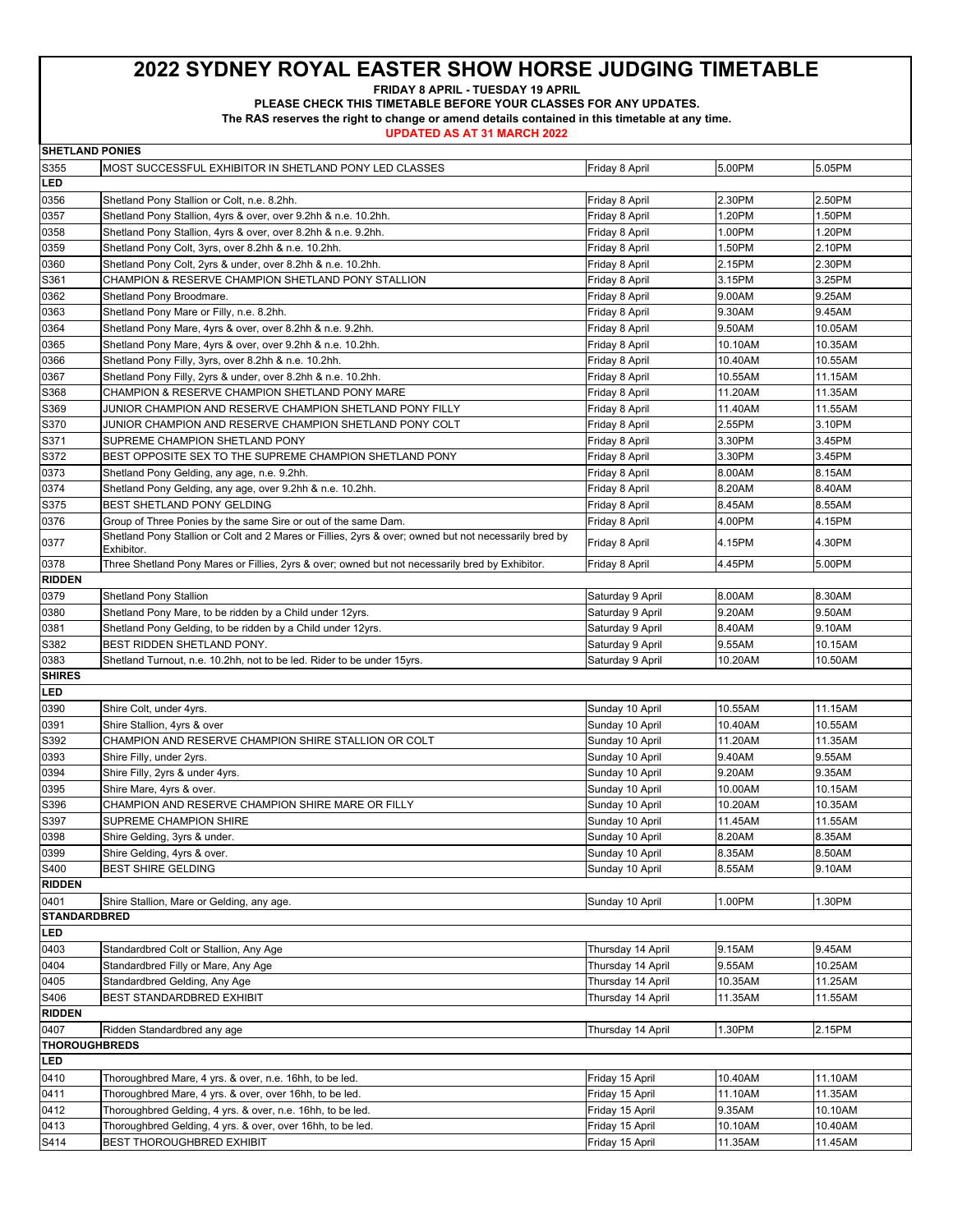**FRIDAY 8 APRIL - TUESDAY 19 APRIL** 

**PLEASE CHECK THIS TIMETABLE BEFORE YOUR CLASSES FOR ANY UPDATES.** 

**The RAS reserves the right to change or amend details contained in this timetable at any time.** 

|               | <b>WELSH MOUNTAIN PONIES</b>                                      |                  |         |         |
|---------------|-------------------------------------------------------------------|------------------|---------|---------|
| LED           |                                                                   |                  |         |         |
| S420          | SUPREME CHAMPION WELSH                                            | Monday 18 April  | 1.00PM  | 1.20PM  |
| 0421          | Welsh Mountain Pony Stallion, 4yrs & over.                        | Sunday 17 April  | 2.50PM  | 3.00PM  |
| 0422          | Welsh Mountain Pony Colt, 3yrs.                                   | Sunday 17 April  | 3.05PM  | 3.20PM  |
| 0423          | Welsh Mountain Pony Colt, 2yrs & under.                           | Sunday 17 April  | 3.20PM  | 3.35PM  |
| S424          | CHAMPION & RESERVE CHAMPION WELSH MOUNTAIN PONY STALLION OR COLT  | Sunday 17 April  | 3.35PM  | 3.45PM  |
| 0425          | Welsh Mountain Pony Broodmare.                                    | Sunday 17 April  | 1.00PM  | 1.15PM  |
| 0426          | Welsh Mountain Pony Mare, 4yrs & over.                            | Sunday 17 April  | 1.20PM  | 1.35PM  |
| 0427          | Welsh Mountain Pony Filly, 3yrs.                                  | Sunday 17 April  | 1.40PM  | 1.55PM  |
| 0428          | Welsh Mountain Pony Filly, 2yrs & under.                          | Sunday 17 April  | 2.00PM  | 2.20PM  |
| S429          | CHAMPION & RESERVE CHAMPION WELSH MOUNTAIN PONY MARE OR FILLY     | Sunday 17 April  | 2.30PM  | 2.35PM  |
| S430          | SUPREME CHAMPION WELSH MOUNTAIN PONY                              | Sunday 17 April  | 3.50PM  | 4.00PM  |
| 0431          | Welsh Mountain Pony Gelding, 3yrs & under.                        | Sunday 17 April  | 10.55AM | 11.10AM |
| 0432          | Welsh Mountain Pony Gelding, 4yrs & over.                         | Sunday 17 April  | 11.15AM | 11.30AM |
| S433          | BEST WELSH MOUNTAIN PONY GELDING                                  | Sunday 17 April  | 11.35AM | 11.55AM |
| <b>RIDDEN</b> |                                                                   |                  |         |         |
| 0434          | Welsh Stallion A, B, C or D.                                      | Monday 18 April  | 1.35PM  | 2.05PM  |
| 0435          | Welsh Pony Mare or Gelding Section A.                             | Monday 18 April  | 2.10PM  | 2.30PM  |
| 0436          | Welsh Pony Mare or Gelding Section B, n.e. 12.2hh.                | Monday 18 April  | 2.35PM  | 3.00PM  |
| 0437          | Welsh Pony Mare or Gelding Section B, over 12.2hh.                | Monday 18 April  | 3.05PM  | 3.30PM  |
| 0438          | Welsh Mare or Gelding Section C or D.                             | Monday 18 April  | 3.35PM  | 4.05PM  |
| S439          | CHAMPION AND RESERVE CHAMPION RIDDEN WELSH PONY                   | Monday 18 April  | 4.10PM  | 4.35PM  |
|               | <b>WELSH SECTION B - LED</b>                                      |                  |         |         |
| 0445          | Welsh Section B Pony Stallion, 4yrs & over.                       | Monday 18 April  | 9.45AM  | 10.00AM |
| 0446          | Welsh Section B Pony Colt, 3yrs.                                  | Monday 18 April  | 10.05AM | 10.20AM |
| 0447          | Welsh Section B Pony Colt, 2yrs & under.                          | Monday 18 April  | 10.20AM | 10.35AM |
| S448          | CHAMPION & RESERVE CHAMPION WELSH SECTION B PONY STALLION OR COLT | Monday 18 April  | 10.40AM | 10.50AM |
| 0449          | Welsh Section B Pony Broodmare.                                   | Monday 18 April  | 8.00AM  | 8.10AM  |
| 0450          | Welsh Section B Pony Mare, 4yrs & over.                           | Monday 18 April  | 8.15AM  | 8.40AM  |
| 0451          | Welsh Section B Pony Filly, 3yrs.                                 | Monday 18 April  | 8.45AM  | 9.05AM  |
| 0452          | Welsh Section B Pony Filly, 2yrs & under.                         | Monday 18 April  | 9.10AM  | 9.30AM  |
| S453          | CHAMPION & RESERVE CHAMPION WELSH SECTION B PONY MARE OR FILLY    | Monday 18 April  | 9.30AM  | 9.40AM  |
| S454          | SUPREME CHAMPION WELSH SECTION B PONY                             | Monday 18 April  | 11.45AM | 11.55AM |
| 0455          | Welsh Section B Pony Gelding, 3yrs & under.                       | Monday 18 April  | 10.55AM | 11.15AM |
| 0456          | Welsh Section B Pony Gelding, 4yrs & over.                        | Monday 18 April  | 11.15AM | 11.30AM |
| S457          | BEST WELSH SECTION B GELDING                                      | Monday 18 April  | 11.30AM | 11.40AM |
|               | <b>WELSH SECTIONS C AND D - LED</b>                               |                  |         |         |
| 0460          | Welsh Section C Stallion or Colt.                                 | Sunday 17 April  | 8.00AM  | 8.15AM  |
| 0461          | Welsh Section C Mare or Filly.                                    | Sunday 17 April  | 8.15AM  | 8.30AM  |
| S462          | BEST WELSH SECTION C                                              | Sunday 17 April  | 8.30AM  | 8.45AM  |
| 0463          | Welsh Section D Stallion or Colt.                                 | Sunday 17 April  | 8.45AM  | 9.00AM  |
| 0464          | Welsh Section D Mare or Filly.                                    | Sunday 17 April  | 9.00AM  | 9.15AM  |
| S465          | BEST WELSH SECTION D                                              | Sunday 17 April  | 9.15AM  | 9.30AM  |
| 0466          | Welsh Section C or D Gelding.                                     | Sunday 17 April  | 9.35AM  | 9.50AM  |
|               | PART BRED WELSH - LED                                             |                  |         |         |
| 0470          | Part Bred Welsh Colt, 3yrs & under.                               | Tuesday 19 April | 10.20AM | 10.40AM |
| 0471          | Part Bred Welsh Stallion, 4yrs & over.                            | Tuesday 19 April | 9.55AM  | 10.15AM |
| S472          | CHAMPION & RESERVE CHAMPION PART BRED WELSH STALLION OR COLT      | Tuesday 19 April | 1.25PM  | 1.40PM  |
| 0473          | Part Bred Welsh Filly, 2yrs & under.                              | Tuesday 19 April | 8.25AM  | 8.30AM  |
| 0474          | Part Bred Welsh Filly, 3yrs.                                      | Tuesday 19 April | 8.15AM  | 8.45AM  |
| 0475          | Part Bred Welsh Mare, 4yrs & over, n.e. 13hh.                     | Tuesday 19 April | 8.50AM  | 9.15AM  |
| 0476          | Part Bred Welsh Mare, 4yrs & over, over 13hh.                     | Tuesday 19 April | 9.15AM  | 9.35AM  |
| S477          | CHAMPION & RESERVE CHAMPION PART BRED WELSH MARE OR FILLY         | Tuesday 19 April | 9.35AM  | 9.50AM  |
| S478          | SUPREME CHAMPION PART BRED WELSH                                  | Tuesday 19 April | 1.40PM  | 1.50PM  |
| 0479          | Part Bred Welsh Gelding, any age, n.e. 13hh.                      | Tuesday 19 April | 10.40AM | 10.55AM |
| 0480          | Part Bred Welsh Gelding, any age, over 13hh.                      | Tuesday 19 April | 10.55AM | 11.40AM |
| S481          | BEST PART BRED WELSH GELDING                                      | Tuesday 19 April | 11.40AM | 12.00PM |
| <b>RIDDEN</b> |                                                                   |                  |         |         |
| 0482          | Part Bred Welsh Stallion, any height.                             | Tuesday 19 April | 3.15PM  | 3.25PM  |
| 0483          | Part Bred Welsh Mare or Gelding, n.e. 12.2hh.                     | Tuesday 19 April | 4.35PM  | 4.55PM  |
| 0484          | Part Bred Welsh Mare or Gelding, over 12.2hh & n.e. 13.2hh.       | Tuesday 19 April | 4.00PM  | 4.25PM  |
| 0485          | Part Bred Welsh Mare or Gelding, over 13.2hh.                     | Tuesday 19 April | 3.30PM  | 3.55PM  |
| S486          | CHAMPION & RESERVE CHAMPION RIDDEN PART BRED WELSH                | Tuesday 19 April | 5.05PM  | 5.25PM  |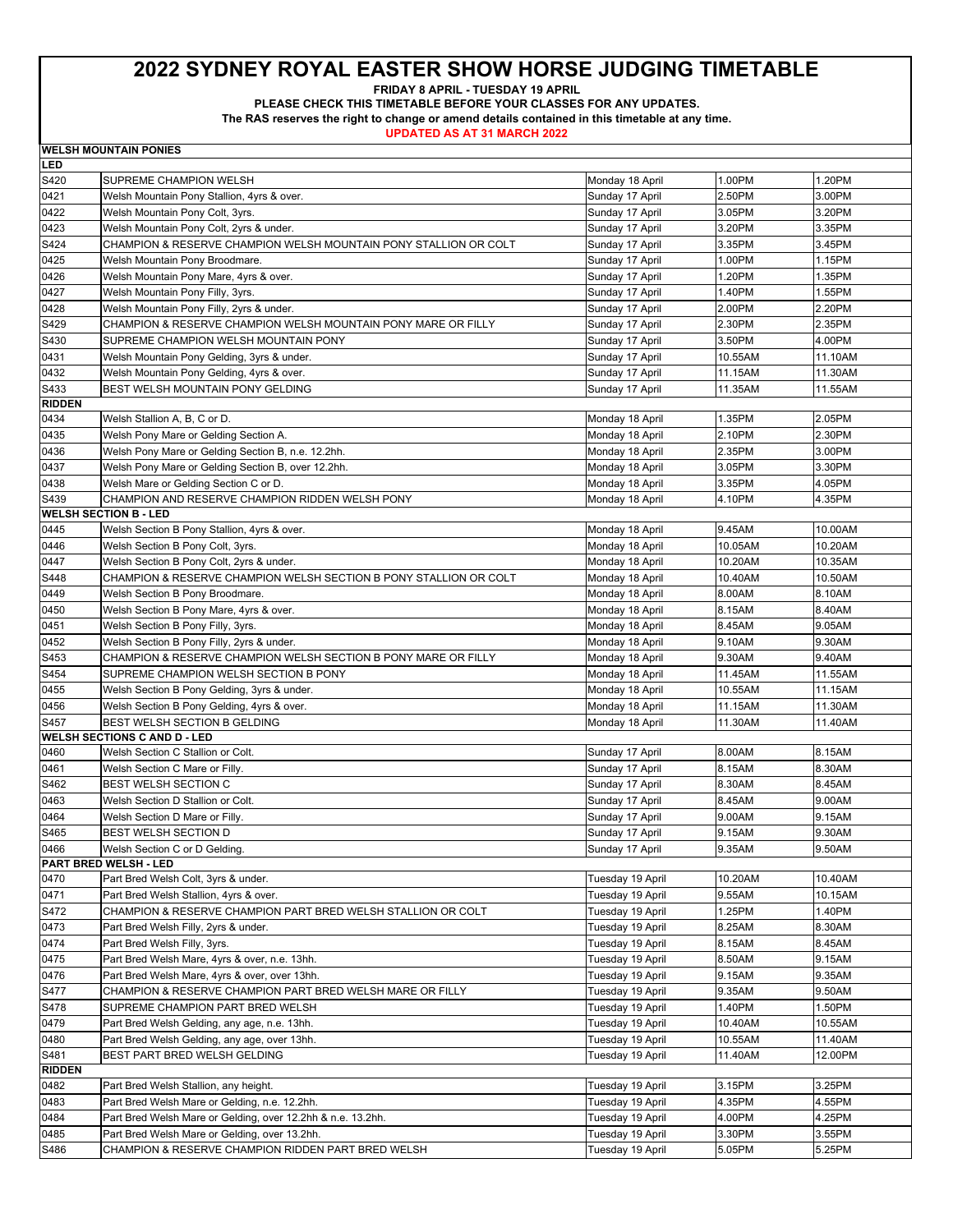**FRIDAY 8 APRIL - TUESDAY 19 APRIL** 

**PLEASE CHECK THIS TIMETABLE BEFORE YOUR CLASSES FOR ANY UPDATES.** 

**The RAS reserves the right to change or amend details contained in this timetable at any time.** 

| <b>HACK CLASSES</b> |                                                                                                        |                    |         |         |
|---------------------|--------------------------------------------------------------------------------------------------------|--------------------|---------|---------|
|                     | <b>HACKS (OVER 15 HANDS)</b>                                                                           |                    |         |         |
| 0495                | Novice Hack over 15hh & n.e. 15.2hh.                                                                   | Thursday 14 April  | 1.00PM  | 1.50PM  |
| 0496                | Novice Hack over 15.2hh & n.e. 16hh.                                                                   | Thursday 14 April  | 11.05AM | 11.55AM |
| 0497                | Novice Hack over 16hh & n.e. 16.2hh.                                                                   | Thursday 14 April  | 1.50PM  | 2.50PM  |
| 0498                | Novice Hack over 16.2hh.                                                                               | Thursday 14 April  | 2.55PM  | 3.40PM  |
| S499                | <b>BEST NOVICE HACK</b>                                                                                | Thursday 14 April  | 3.45PM  | 4.10PM  |
| 0500                | Open Hack, over 15hh & n.e. 15.2hh.                                                                    | Saturday 16 April  | 8.00AM  | 9.00AM  |
| 0501                | Open Hack, over 15.2hh & n.e. 16hh.                                                                    | Saturday 16 April  | 1.00PM  | 2.05PM  |
| 0502                | Open Hack, over 16hh & n.e. 16.2hh.                                                                    | Saturday 16 April  | 9.10AM  | 10.20AM |
| 0503                | Open Hack, over 16.2hh.                                                                                | Saturday 16 April  | 10.25AM | 11.35AM |
| 0504                | Lady's Hack, over 15hh.To be ridden by a Lady 17yrs & over.                                            | Saturday 16 April  | 2.10PM  | 3.20PM  |
| 0505                | Gentleman's Hack, over 15hh. To be ridden by a Gentleman 17yrs & over.                                 | Saturday 16 April  | 3.20PM  | 3.55PM  |
| 0506                | Child's Hack, over 15hh. To be ridden by a Child 12yrs & under 17yrs.                                  | Monday 18 April    | 2.05PM  | 2.50PM  |
| 0507                | The Col A V Pope Best Gelding Hack over 15hh                                                           | Friday 15 April    | 2.15PM  | 4.10PM  |
| 0508                | The F L Crane Best Mare or Filly Hack over 15hh.                                                       | Friday 15 April    | 1.00PM  | 1.50PM  |
| S509/S510           | AUSTRALIAN NATIONAL CHAMPION & RESERVE CHAMPION HACK                                                   | Monday 18 April    | 3.45PM  | 4.40PM  |
|                     | GALLOWAYS (OVER 14 HANDS & NOT EXCEEDING 15 HANDS)                                                     |                    |         |         |
| 0520                | Novice Galloway over 14hh & n.e. 14.2hh.                                                               | Sunday 17 April    | 8.30AM  | 9.20AM  |
| 0521                | Novice Galloway over 14.2hh & n.e. 15hh.                                                               | Sunday 17 April    | 9.30AM  | 10.20AM |
| S522                | <b>BEST NOVICE GALLOWAY</b>                                                                            | Sunday 17 April    | 10.30AM | 10.55AM |
| 0523                | Open Lightweight Galloway, over 14hh & n.e. 14.2hh.                                                    | Sunday 17 April    | 11.10AM | 11.55AM |
| 0524                | Open Lightweight Galloway, over 14.2hh & n.e. 15hh.                                                    | Sunday 17 April    | 1.45PM  | 2.30PM  |
| 0525                | Open Heavyweight Galloway, over 14hh & n.e. 14.2hh.                                                    | Sunday 17 April    | 4.00PM  | 5.00PM  |
| 0526                | Open Heavyweight Galloway, over 14.2hh & n.e. 15hh.                                                    | Sunday 17 April    | 2.40PM  | 3.50PM  |
| 0527                | Lady's Galloway. To be ridden by a Lady 17yrs & over.                                                  | Monday 18 April    | 10.55AM | 11.55AM |
| 0528                | Gentleman's Galloway. To be ridden by a Gentleman 17yrs & over.                                        | Monday 18 April    | 10.10AM | 10.45AM |
| 0529                | Child's Galloway. To be ridden by a child rider 9yrs & under 17yrs.                                    | Monday 18 April    | 8.00AM  | 8.40AM  |
| S530                | AUSTRALIAN NATIONAL CHAMPION & RESERVE CHAMPION GALLOWAY                                               | Monday 18 April    | 2.30PM  | 3.30PM  |
| <b>PONIES</b>       |                                                                                                        |                    |         |         |
| 0535                | Novice Pony, n.e. 12hh.                                                                                | Saturday 16 April  | 2.30PM  | 2.55PM  |
| 0536                | Novice Pony, over 12hh & n.e. 12.2hh.                                                                  | Saturday 16 April  | 3.15PM  | 3.45PM  |
| 0537                | Novice Pony, over 12.2hh & n.e. 13hh.                                                                  | Saturday 16 April  | 1.00PM  | 1.40PM  |
| 0538                | Novice Pony, over 13hh & n.e. 13.2hh.                                                                  | Saturday 16 April  | 1.45PM  | 2.20PM  |
| 0539                | Novice Pony, over 13.2hh & n.e. 14hh.                                                                  | Saturday 16 April  | 11.25AM | 12.00PM |
| S540                | BEST NOVICE PONY HACK, UNDER 14 HANDS                                                                  | Saturday 16 April  | 3.55PM  | 4.20PM  |
| 0541                | Shetland Pony.                                                                                         | Sunday 17 April    | 8.00AM  | 8.35AM  |
| 0542                | Open Pony, n.e. 11.2hh.                                                                                | Sunday 17 April    | 11.25AM | 11.55AM |
| 0543                | Open Pony, over 11.2hh & n.e. 12hh.                                                                    | Sunday 17 April    | 2.20PM  | 3.00PM  |
| 0544                | Open Pony, over 12hh & n.e. 12.2hh.                                                                    | Sunday 17 April    | 3.15PM  | 4.00PM  |
| 0545                | Open Pony, over 12.2hh & n.e. 13hh.                                                                    | Sunday 17 April    | 8.45AM  | 9.30AM  |
| 0546                | Open Pony, over 13hh & n.e. 13.2hh.                                                                    | Sunday 17 April    | 9.30AM  | 10.20AM |
| 0547                | Open Pony, over 13.2hh & n.e. 14hh.                                                                    | Sunday 17 April    | 10.25AM | 11.15AM |
| 0548                | Child's Pony, n.e. 12.2hh. To be ridden by a child under 17yrs.                                        | Sunday 17 April    | 4.15PM  | 4.55PM  |
| 0549                | Child's Pony, over 12.2hh & n.e. 14hh. To be ridden by a child under 17yrs.                            | Sunday 17 April    | 1.00PM  | 2.00PM  |
| S550                | AUSTRALIAN NATIONAL CHAMPION & RESERVE CHAMPION PONY HACK, OVER 12.2 HANDS &<br>NOT EXCEEDING 14 HANDS | Monday 18 April    | 1.40PM  | 2.20PM  |
| S551                | AUSTRALIAN NATIONAL CHAMPION & RESERVE CHAMPION PONY HACK NOT EXCEEDING 12.2<br><b>HANDS</b>           | Monday 18 April    | 1.00PM  | 1.35PM  |
| <b>LEADING REIN</b> |                                                                                                        |                    |         |         |
| 0555                | Leading Rein Open Pony, n.e. 12hh. Rider to be 5yrs & under 8yrs.                                      | Wednesday 13 April | 9.10AM  | 10.25AM |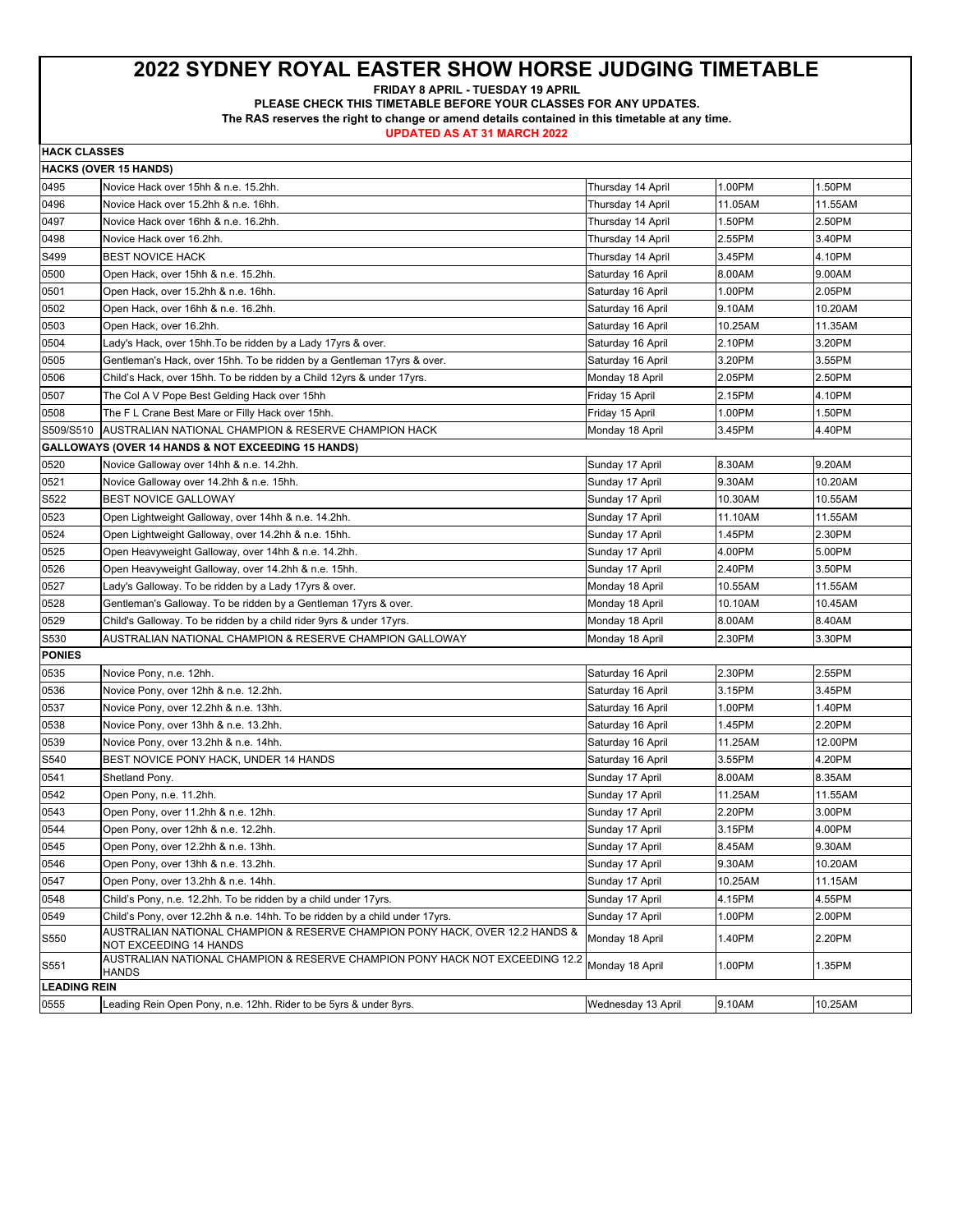**FRIDAY 8 APRIL - TUESDAY 19 APRIL** 

**PLEASE CHECK THIS TIMETABLE BEFORE YOUR CLASSES FOR ANY UPDATES.** 

**The RAS reserves the right to change or amend details contained in this timetable at any time.** 

| <b>SHOW HUNTER PONIES</b> |                                                                                                                                                                                    |                                         |         |         |
|---------------------------|------------------------------------------------------------------------------------------------------------------------------------------------------------------------------------|-----------------------------------------|---------|---------|
| 0560                      | Novice Show Hunter Pony, n.e. 12hh.                                                                                                                                                | Wednesday 13 April                      | 11.25AM | 11.55AM |
| 0561                      | Novice Show Hunter Pony, over 12hh & n.e. 12.2hh.                                                                                                                                  | Wednesday 13 April                      | 10.50AM | 11.25AM |
| 0562                      | Novice Show Hunter Pony, over 12.2hh & n.e. 13hh.                                                                                                                                  | Wednesday 13 April                      | 10.10AM | 10.45AM |
| 0563                      | Novice Show Hunter Pony, over 13hh & n.e. 13.2hh.                                                                                                                                  | Wednesday 13 April                      | 9.30AM  | 10.05AM |
| 0564                      | Novice Show Hunter Pony, over 13.2hh & n.e. 14hh.                                                                                                                                  | Wednesday 13 April                      | 8.45AM  | 9.25AM  |
| S565                      | BEST NOVICE SHOW HUNTER PONY, NOT EXCEEDING 14 HANDS                                                                                                                               | Wednesday 13 April                      | 1.00PM  | 1.20PM  |
| 0566                      |                                                                                                                                                                                    |                                         | 2.15PM  | 2.40PM  |
| 0567                      | Open Show Hunter Pony, n.e. 11.2hh.<br>Open Show Hunter Pony, over 11.2hh & n.e. 12hh.                                                                                             | Wednesday 13 April<br>Thursday 14 April | 11.25AM | 11.55AM |
| 0568                      | Open Show Hunter Pony, over 12hh & n.e. 12.2hh.                                                                                                                                    | Thursday 14 April                       | 1.00PM  | 1.40PM  |
| 0569                      | Open Show Hunter Pony, over 12.2hh & n.e. 13hh.                                                                                                                                    | Thursday 14 April                       | 9.50AM  | 10.30AM |
| 0570                      |                                                                                                                                                                                    |                                         | 9.05AM  | 9.45AM  |
|                           | Open Show Hunter Pony, over 13hh & n.e. 13.2hh.                                                                                                                                    | Thursday 14 April                       |         |         |
| 0571                      | Open Show Hunter Pony, over 13.2hh & n.e. 14hh.                                                                                                                                    | Wednesday 13 April                      | 1.30PM  | 2.10PM  |
| 0572                      | Child's Show Hunter Pony, n.e. 12.2hh. To be ridden by a Child under 17yrs.                                                                                                        | Thursday 14 April                       | 1.45PM  | 2.20PM  |
| 0573                      | Child's Show Hunter Pony, over 12.2h & n.e. 14hh. To be ridden by a Child under 17yrs.                                                                                             | Thursday 14 April                       | 10.35AM | 11.20AM |
| S <sub>574</sub>          | CHAMPION AND RESERVE CHAMPION SHOW HUNTER PONY, OVER 12.2 HANDS & NOT<br><u>EXCEEDING 14 HANDS</u>                                                                                 | <b>Thursday 14 April</b>                | 3.10PM  | 3.30PM  |
| <b>S575</b>               | <u>CHAMPION AND RESERVE CHAMPION SHOW HUNTER PONY, NOT EXCEEDING 12.2 HANDS</u>                                                                                                    | <b>Thursday 14 April</b>                | 2.40PM  | 3.00PM  |
|                           | <b>SHOW HUNTER GALLOWAYS</b>                                                                                                                                                       |                                         |         |         |
| 0576                      | Novice Show Hunter Galloway, over 14hh & n.e. 14.2hh.                                                                                                                              | Wednesday 13 April                      | 8.45AM  | 9.30AM  |
| 0577                      | Novice Show Hunter Galloway, over 14.2hh & n.e. 15hh.                                                                                                                              | Wednesday 13 April                      | 9.40AM  | 10.25AM |
| S578                      | BEST NOVICE SHOW HUNTER GALLOWAY                                                                                                                                                   | Wednesday 13 April                      | 10.35AM | 11.00AM |
| 0579                      | Show Hunter Galloway, over 14hh & n.e. 14.2hh.                                                                                                                                     | Wednesday 13 April                      | 3.55PM  | 4.40PM  |
| 0580                      | Show Hunter Galloway, over 14.2hh & n.e. 15hh.                                                                                                                                     | Wednesday 13 April                      | 11.10AM | 11.55AM |
| 0581                      | Child's Show Hunter Galloway, over 14hh & n.e. 15hh. To be ridden by a Child under 17yrs.                                                                                          | Thursday 14 April                       | 8.00AM  | 8.40AM  |
| 0582                      | Lady's Show Hunter Galloway, over 14hh & n.e. 15hh. To be ridden by a Lady 17yrs & over.                                                                                           | Thursday 14 April                       | 1.40PM  | 2.45PM  |
| 0583                      | Gentleman's Show Hunter Galloway, over 14hh & n.e. 15hh. To be ridden by a Gentleman 17yrs &<br>over.                                                                              | Thursday 14 April                       | 1.00PM  | 1.30PM  |
| S584                      | CHAMPION & RESERVE CHAMPION SHOW HUNTER GALLOWAY                                                                                                                                   | Thursday 14 April                       | 2.45PM  | 3.05PM  |
|                           | <b>SHOW HUNTER HACKS</b>                                                                                                                                                           |                                         |         |         |
| 0585                      | Novice Show Hunter Hack, over 15hh & n.e. 15.2hh.                                                                                                                                  | Wednesday 13 April                      | 8.00AM  | 8.35AM  |
| 0586                      | Novice Show Hunter Hack, over 15.2hh & n.e. 16hh.                                                                                                                                  | Wednesday 13 April                      | 8.40AM  | 9.05AM  |
| 0587                      | Novice Show Hunter Hack, over 16hh & n.e. 16.2hh.                                                                                                                                  | Wednesday 13 April                      | 9.10AM  | 9.50AM  |
| 0588                      | Novice Show Hunter Hack, over 16.2hh.                                                                                                                                              | Wednesday 13 April                      | 9.55AM  | 10.30AM |
| S589                      | BEST NOVICE SHOW HUNTER HACK                                                                                                                                                       | Wednesday 13 April                      | 10.35AM | 10.55AM |
| 0590                      | Show Hunter Hack, over 15hh & n.e. 15.2hh.                                                                                                                                         | Wednesday 13 April                      | 11.05AM | 11.55AM |
| 0591                      | Show Hunter Hack, over 15.2hh & n.e. 16hh.                                                                                                                                         | Wednesday 13 April                      | 1.00PM  | 1.45PM  |
| 0592                      | Show Hunter Hack, over 16hh & n.e. 16.2hh.                                                                                                                                         | Wednesday 13 April                      | 2.35PM  | 3.20PM  |
| 0593                      | Show Hunter Hack, over 16.2hh.                                                                                                                                                     | Wednesday 13 April                      | 1.50PM  | 2.30PM  |
| 0594                      | Child's Show Hunter Hack, over 15hh. To be ridden by a Child under 17yrs.                                                                                                          | Wednesday 13 April                      | 3.35PM  | 4.40PM  |
| 0595                      | Lady's Show Hunter Hack, over 15hh. To be ridden by a Lady 17yrs & over.                                                                                                           | Thursday 14 April                       | 10.10AM | 11.00AM |
| 0596                      | Gentleman's Show Hunter Hack, over 15hh. To be ridden by a Gentleman 17yrs & over.                                                                                                 | Thursday 14 April                       | 11.20AM | 11.55AM |
| S597                      | CHAMPION AND RESERVE CHAMPION SHOW HUNTER HACK HORSE OVER 15 HANDS                                                                                                                 | Thursday 14 April                       | 3.25PM  | 3.50PM  |
| <b>WORKING HUNTERS</b>    |                                                                                                                                                                                    |                                         |         |         |
| 0610                      | Working Hunter, over 15hh (Maximum height of jumps 80cms)                                                                                                                          | Friday 15 April                         | 10.05AM | 10.55AM |
| 0611                      | Working Hunter, over 14hh & n.e. 15hh (Maximum height of jumps 70cms)                                                                                                              | Friday 15 April                         | 11.05AM | 12.00PM |
| 0612                      | Working Hunter, over 12.2hh & n.e. 14hh (Maximum height of jumps 50cms)                                                                                                            | Friday 15 April                         | 8.00AM  | 9.00AM  |
| 0613                      | Working Hunter, n.e. 12.2hh (Maximum height of jumps 45cms)                                                                                                                        | Friday 15 April                         | 9.10AM  | 9.55AM  |
| <b>POLICE HORSES</b>      |                                                                                                                                                                                    |                                         |         |         |
| 0620                      | Best Turned Out Mounted Trooper, Horse and Gear.                                                                                                                                   | Friday 8 April                          | 1.00PM  | 2.25PM  |
| 0621                      | Police Horse, to be ridden by a New South Wales Mounted Trooper.                                                                                                                   | Friday 8 April                          | 2.40PM  | 4.10PM  |
| 0622                      | Pair of Police Horses, to be ridden by New South Wales Mounted Troopers.                                                                                                           | Friday 8 April                          | 4.15PM  | 4.55PM  |
| 0623                      | Team of Four Police Horses, to be ridden by New South Wales Mounted Troopers.<br>Best Display by Horse and Rider in the Musical Rides during the currency of the 2022 Sydney Royal | Friday 8 April                          | 5.00PM  | 5.25PM  |
| S624                      | Easter Show.                                                                                                                                                                       | Tuesday 19 April                        | 5.50PM  | 6.00PM  |
| S625                      | MOST SUCCESSFUL NEW SOUTH WALES MOUNTED TROOPER                                                                                                                                    | Friday 8 April                          | 5.25PM  | 5.35PM  |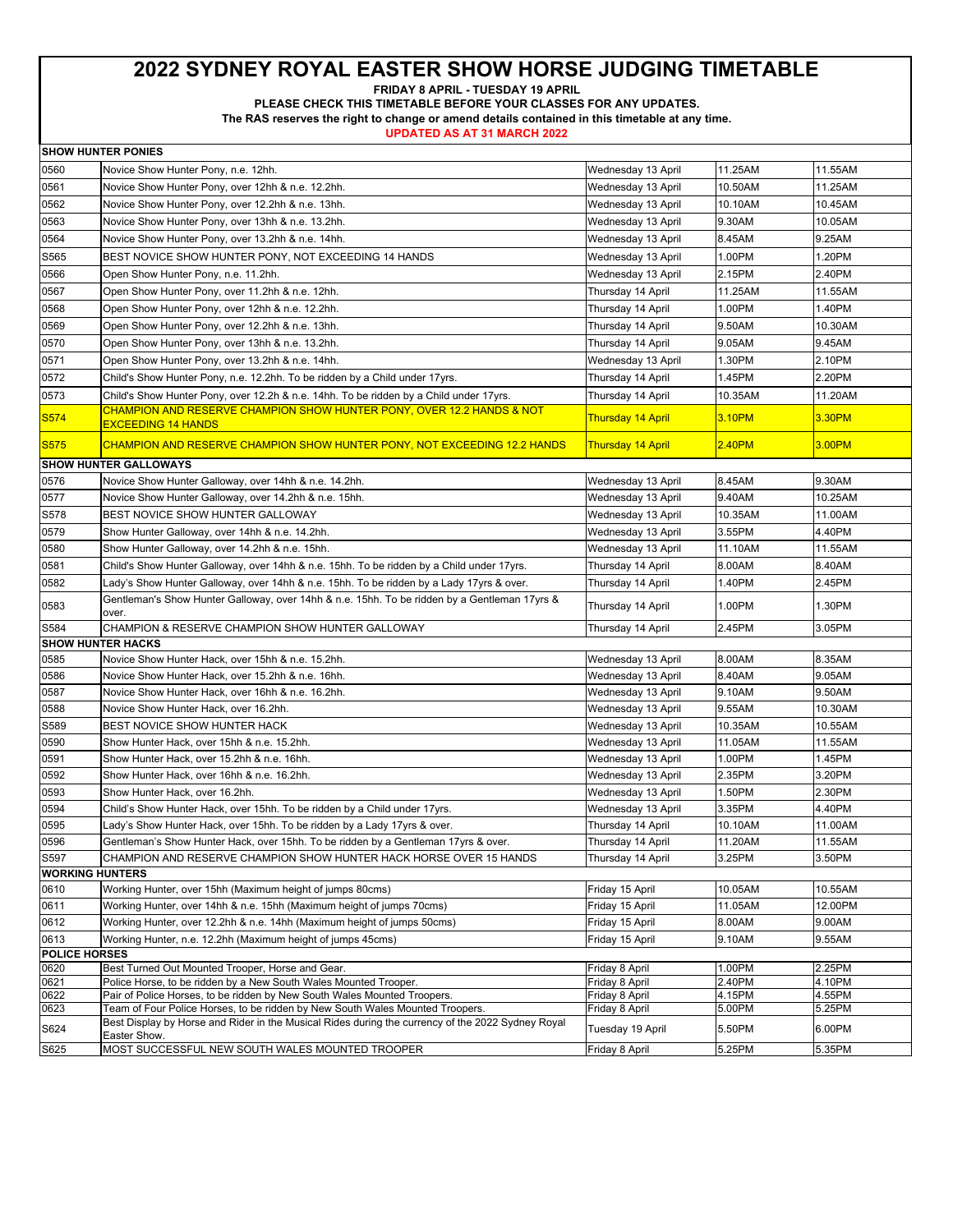**FRIDAY 8 APRIL - TUESDAY 19 APRIL** 

**PLEASE CHECK THIS TIMETABLE BEFORE YOUR CLASSES FOR ANY UPDATES.** 

**The RAS reserves the right to change or amend details contained in this timetable at any time.** 

|                       | <b>LIGHT HARNESS SECTION</b>                                                                     |                  |         |         |
|-----------------------|--------------------------------------------------------------------------------------------------|------------------|---------|---------|
|                       | <b>LIGHT HARNESS SPECIALS</b>                                                                    |                  |         |         |
| S630                  | SUPREME CHAMPION NON-HACKNEY HARNESS HORSE OR PONY                                               | Tuesday 12 April | 2.10PM  | 2.50PM  |
| S631                  | SUPREME CHAMPION HACKNEY HARNESS HORSE OR PONY                                                   | Tuesday 12 April | 3.25PM  | 4.00PM  |
|                       | HORSES IN SINGLE HARNESS                                                                         |                  |         |         |
| 0633                  | Hackney Stallion or Colt or Hackney Pony Stallion or Colt.                                       | Monday 11 April  | 8.00AM  | 8.35AM  |
| S634                  | CHAMPION HACKNEY HORSE STALLION OR COLT OR HACKNEY PONY STALLION OR COLT                         | Monday 11 April  | 8.00AM  | 8.25AM  |
| 0635                  | Non-Hackney Harness Horse, over 14hh, to be driven in a Sulky, Buggy, Gig or Show Vehicle.       | Monday 11 April  | 1.55PM  | 2.25PM  |
| 0636                  | Non-Hackney Stallion or Colt, over 14hh, to be driven to a Sulky, Buggy, Gig or Show Vehicle.    | Monday 11 April  | 10.35AM | 10.45AM |
| S637                  | CHAMPION & RESERVE CHAMPION NON-HACKNEY HORSE MARE OR GELDING                                    |                  | 11.20AM | 11.50AM |
|                       |                                                                                                  | Tuesday 12 April |         |         |
| 0638                  | Novice Hackney Harness Horse, over 14hh to be driven in a Sulky, Buggy, Gig or Show Vehicle.     | Sunday 10 April  | 8.25AM  | 8.50AM  |
| 0639                  | Novice Non-Hackney Harness Horse, over 14hh to be driven in a Sulky, Buggy, Gig or Show Vehicle. | Sunday 10 April  | 8.00AM  | 8.20AM  |
| 0640                  | Hackney Harness Horse, over 14hh, to be driven in a Show Vehicle.                                | Sunday 10 April  | 1.45PM  | 2.05PM  |
| 0642                  | Hackney Harness Horse, over 14hh, to be driven in a Gig.                                         | Monday 11 April  | 3.55PM  | 4.15PM  |
| S643                  | CHAMPION & RESERVE CHAMPION HACKNEY HARNESS HORSE                                                | Tuesday 12 April | 10.20AM | 11.05AM |
| 0644                  | Buggy Horse, over 14hh to be driven in a Buggy.                                                  | Monday 11 April  | 9.55AM  | 10.25AM |
| 0645                  | Sulky Horse, over 14hh. To be driven in a Sulky.                                                 | Monday 11 April  | 8.45AM  | 9.15AM  |
| S646                  | BEST SULKY OR BUGGY HORSE                                                                        | Monday 11 April  | 2.35PM  | 3.05PM  |
|                       | TURNOUT CLASSES FOR HORSES IN SINGLE HARNESS                                                     |                  |         |         |
| 0647                  | Hackney Horse Sulky or Buggy Turnout, over 14hh.                                                 | Friday 8 April   | 4.50PM  | 5.25PM  |
| 0648                  | Non-Hackney Horse Sulky or Buggy Turnout, over 14hh.                                             | Friday 8 April   | 3.20PM  | 3.50PM  |
| 0649                  | Two or four wheeled, Hard Tyred Turnout, Horse over 14hh.                                        | Friday 8 April   | 1.00PM  | 1.35PM  |
| S650                  | CHAMPION AND RESERVE CHAMPION HORSE IN SINGLE HARNESS TURNOUT                                    | Saturday 9 April | 10.05AM | 10.55AM |
| S651                  | SUPREME CHAMPION TURNOUT                                                                         | Sunday 10 April  | 3.45PM  | 4.15PM  |
|                       | <b>SHOW VEHICLE TURNOUTS</b>                                                                     |                  |         |         |
| 0652                  | Hackney Horse, Show Vehicle Turnout, over 14hh.                                                  | Friday 8 April   | 9.45AM  | 10.15AM |
| 0653                  | Non-Hackney Horse, Show Vehicle Turnout, over 14hh.                                              | Friday 8 April   | 10.25AM | 11.00AM |
| S654                  | CHAMPION AND RESERVE CHAMPION TWO OR FOUR WHEELED, HARD TYRED TURNOUT                            | Friday 8 April   | 2.30PM  | 3.10PM  |
| <b>HARNESS PONIES</b> |                                                                                                  |                  |         |         |
| 0655                  | Two or Four Wheeled, Hard Tyred Turnout, 10hh & n.e. 14hh.                                       | Friday 8 April   | 1.45PM  | 2.20PM  |
| 0656                  | Junior Whip. Driver to be 12yrs & under 17yrs. Driving a Pony 10hh & n.e. 14hh.                  | Monday 11 April  | 9.25AM  | 9.45AM  |
|                       | <b>NON-HACKNEY PONIES</b>                                                                        |                  |         |         |
| 0657                  | Novice Non-Hackney Pony, over 10hh & n.e. 14hh.                                                  | Saturday 9 April | 1.00PM  | 1.45PM  |
| 0658                  | Non-Hackney Pony, over 10hh & n.e. 11hh.                                                         | Sunday 10 April  | 10.10AM | 10.40AM |
| 0659                  | Non-Hackney Pony, over 11hh & n.e. 12hh.                                                         | Sunday 10 April  | 11.10AM | 11.55AM |
| 0660                  | Non-Hackney Pony, over 12hh & n.e. 13hh.                                                         | Sunday 10 April  | 8.55AM  | 9.25AM  |
| 0661                  | Non-Hackney Pony, over 13hh & n.e. 14hh.                                                         | Saturday 9 April | 2.25PM  | 3.05PM  |
| 0662                  | Lady's Non-Hackney Pony, over 10hh & n.e. 12.2hh.                                                | Tuesday 12 April | 8.30AM  | 9.15AM  |
| 0663                  | Lady's Non-Hackney Pony, over 12.2hh & n.e. 14hh                                                 | Monday 11 April  | 3.15PM  | 3.45PM  |
| 0664                  | Non-Hackney Buggy Pony, over 10hh & n.e.14hh. To be driven in a Buggy.                           | Sunday 10 April  | 1.00PM  | 1.30PM  |
| 0665                  | Non-Hackney Sulky Pony, over 10hh n.e. 14hh. To be driven in a Sulky.                            | Sunday 10 April  | 2.15PM  | 2.45PM  |
| S666                  | CHAMPION AND RESERVE CHAMPION NON-HACKNEY PONY IN HARNESS                                        | Tuesday 12 April | 9.20AM  | 9.50AM  |
| <b>HACKNEY PONIES</b> |                                                                                                  |                  |         |         |
| 0667                  | Novice Hackney Pony, n.e. 14hh.                                                                  | Saturday 9 April | 1.50PM  | 2.20PM  |
| 0668                  | Hackney Pony, n.e. 14hh                                                                          | Sunday 10 April  | 9.30AM  | 10.05AM |
| 0669                  | Lady's Hackney Pony, n.e. 14hh, suitable for and driven by a Lady, not necessarily the Owner.    | Sunday 10 April  | 10.40AM | 11.10AM |
| 0670                  | Hackney Sulky or Buggy Pony, n.e. 14hh to be driven in a Sulky or Buggy.                         | Saturday 9 April | 3.10PM  | 3.45PM  |
| S671                  | CHAMPION & RESERVE CHAMPION HACKNEY PONY                                                         | Sunday 10 April  | 4.25PM  | 5.00PM  |
| S672                  | CHAMPION & RESERVE CHAMPION SULKY OR BUGGY PONY                                                  | Tuesday 12 April | 1.00PM  | 1.30PM  |
| <b>PONY STALLIONS</b> |                                                                                                  |                  |         |         |
| 0673                  | Non-Hackney Pony Stallion or Colt, over 10hh & n.e. 14hh.                                        | Monday 11 April  | 11.05AM | 11.25AM |
|                       | CHAMPION & RESERVE CHAMPION NON-HACKNEY HORSE STALLION OR COLT OR NON-                           |                  |         |         |
| S674                  | HACKNEY PONY STALLION OR COLT                                                                    | Monday 11 April  | 11.30AM | 12.00PM |
|                       | <b>SULKY AND BUGGY TURNOUTS</b>                                                                  |                  |         |         |
| 0675                  | Non-Hackney Sulky or Buggy Pony Turnout, 10hh & n.e. 14hh.                                       | Friday 8 April   | 4.00PM  | 4.40PM  |
| 0676                  | Hackney Sulky or Buggy Pony Turnout, n.e. 14hh.                                                  | Saturday 9 April | 9.00AM  | 9.40AM  |
| S677                  | CHAMPION & RESERVE CHAMPION PONY TURNOUT IN SULKY OR BUGGY                                       | Saturday 9 April | 11.15AM | 11.55AM |
|                       | <b>SHOW VEHICLE TURNOUTS</b>                                                                     |                  |         |         |
| 0678                  | Non-Hackney Pony Show Vehicle Turnout, over 10hh n.e. 12.2hh.                                    | Friday 8 April   | 8.55AM  | 9.35AM  |
| 0679                  | Non-Hackney Pony Show Vehicle Turnout, n.e. 14hh.                                                | Friday 8 April   | 8.00AM  | 8.40AM  |
| 0680                  | Hackney Pony Show Vehicle Turnout, n.e. 14hh.                                                    | Friday 8 April   | 11.15AM | 11.55AM |
| S681                  | CHAMPION & RESERVE CHAMPION SHOW VEHICLE TURNOUT                                                 | Sunday 10 April  | 3.00PM  | 3.40PM  |
|                       |                                                                                                  |                  |         |         |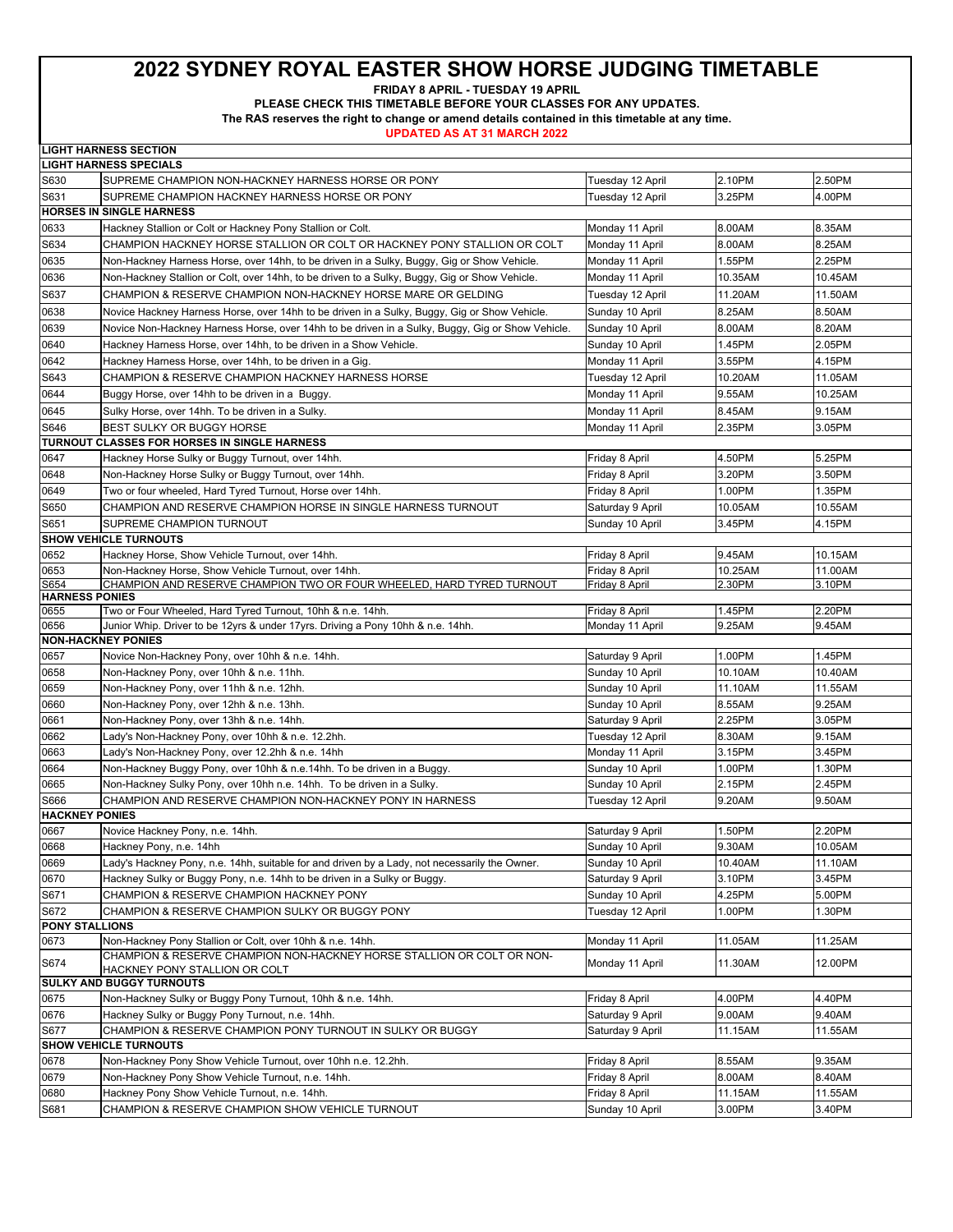**FRIDAY 8 APRIL - TUESDAY 19 APRIL** 

**PLEASE CHECK THIS TIMETABLE BEFORE YOUR CLASSES FOR ANY UPDATES.** 

**The RAS reserves the right to change or amend details contained in this timetable at any time.** 

|           | <b>SHETLAND PONY HARNESS</b>                                                                          |                  |         |         |
|-----------|-------------------------------------------------------------------------------------------------------|------------------|---------|---------|
| 0682      | Novice Shetland Pony Stallion, Mare, Filly or Gelding.                                                | Sunday 10 April  | 1.45PM  | 2.20PM  |
| 0683      | Shetland Pony Stallion or Colt, over 8.2hh & n.e. 10.2hh.                                             | Sunday 10 April  | 4.15PM  | 4.35PM  |
| 0684      | Shetland Pony Stallion, Colt, Mare, Filly or Gelding, over 7.2hh & n.e. 8.2hh.                        | Monday 11 April  | 9.50AM  | 10.25AM |
| 0685      | Shetland Pony Mare or Filly, over 8.2hh & n.e. 10.2hh.                                                | Sunday 10 April  | 3.35PM  | 4.05PM  |
| 0686      | Shetland Pony Gelding, over 8.2hh & n.e. 10.2hh.                                                      | Sunday 10 April  | 2.40PM  | 3.10PM  |
| 0687      | Shetland Sulky or Buggy Pony in Harness.                                                              | Monday 11 April  | 8.10AM  | 8.40AM  |
| S0688     | CHAMPION & RESERVE CHAMPION SHETLAND PONY STALLION, COLT, MARE, FILLY OR<br><b>GELDING IN HARNESS</b> | Monday 11 April  | 1.10PM  | 1.35PM  |
| 0689      | Junior Driver driving a Shetland Pony Mare, Filly or Gelding. Driver to be over 12yrs & under 17yrs.  | Monday 11 April  | 9.00AM  | 9.30AM  |
| 0690      | Shetland Pony Sulky or Buggy Turnout.                                                                 | Sunday 10 April  | 9.35AM  | 10.10AM |
| 0691      | Shetland Pony, Show Vehicle/Viceroy Turnout.                                                          | Sunday 10 April  | 8.35AM  | 9.00AM  |
| 0692      | Shetland Pony Business Turnout to be driven either Single or Multiple. To be judged on Horse, Harness | Sunday 10 April  | 10.30AM | 10.55AM |
|           | and Turnout.                                                                                          |                  |         |         |
| S693      | CHAMPION & RESERVE CHAMPION SHETLAND PONY TURNOUT                                                     | Sunday 10 April  | 11.25AM | 11.55AM |
| 0694      | Multiple Shetland Ponies (Pair, Tandem, Unicorn or Four in Hand).                                     | Monday 11 April  | 3.15PM  | 3.40PM  |
|           | <b>AUTHENTIC PERIOD TURNOUT CLASS</b>                                                                 |                  |         |         |
| 0695      | Authentic Period Turnout.                                                                             | Monday 11 April  | 1.00PM  | 1.45PM  |
|           | <b>EVENING LIGHT HARNESS PARADE</b>                                                                   |                  |         |         |
| 0696      | Light Harness Turnout on Parade - Traditional Vehicle.                                                | Sunday 10 April  | 5.05PM  | 5.35PM  |
| 0697      | Light Harness Turnout on Parade - Show Vehicle.                                                       | Sunday 10 April  | 5.05PM  | 5.35PM  |
|           | HEAVY HARNESS - BUSINESS, DELIVERY AND TURNOUT CLASSES                                                |                  |         |         |
| 0700      | The Milkman's Turnout.                                                                                | Saturday 9 April | 1.00PM  | 1.25PM  |
| 0701/0702 | The Baker's Turnout.                                                                                  | Saturday 9 April | 1.50PM  | 2.05PM  |
| 0703      | Breaking in Gig (Long Shaft) Turnout.                                                                 | Saturday 9 April | 11.35AM | 11.55AM |
| 0704      | Two-wheeled Business Turnout, Light to Medium Horse.                                                  | Saturday 9 April | 3.20PM  | 3.55PM  |
| 0705      | Two-wheeled Business Turnout, Heavy Horse.                                                            | Saturday 9 April | 2.30PM  | 2.55PM  |
| 0706      | Four Wheel Turnout, Light to Medium Horse                                                             | Sunday 10 April  | 1.00PM  | 1.25PM  |
| 0707      | Four-Wheeled Turnout, Heavy Horse.                                                                    | Sunday 10 April  | 2.00PM  | 2.40PM  |
| S708      | CHAMPION & RESERVE CHAMPION SINGLE HORSE BUSINESS TURNOUT.                                            | Sunday 10 April  | 4.10PM  | 4.40PM  |
| 0709      | Pair or Tandem Class Light, Medium or Heavy Delivery horses.                                          | Monday 11 April  | 9.30AM  | 10.00AM |
| 0710      | Three or more, Light, Medium, Heavy Delivery Horse                                                    | Monday 11 April  | 3.05PM  | 3.35PM  |
| S711      | CHAMPION & RESERVE CHAMPION MULTIPLE DELIVERY HORSE                                                   | Tuesday 12 April | 1.35PM  | 2.05PM  |
| 0712      | Four-wheeled Turnout Team of Two Light or Medium Horses.                                              | Monday 11 April  | 10.45AM | 11.20AM |
| 0713      | Four-wheeled Turnout Team of Two Heavy Horses.                                                        | Monday 11 April  | 8.30AM  | 9.05AM  |
| 0714      | Four-wheeled Turnout Team of Three or more Horses.                                                    | Monday 11 April  | 1.00PM  | 1.30PM  |
| S715      | CHAMPION & RESERVE CHAMPION MULTIPLE HORSE BUSINESS TURNOUT                                           | Monday 11 April  | 3.55PM  | 4.20PM  |
| 0716      | Novice Delivery or Show Driving Horse.                                                                | Tuesday 12 April | 8.15AM  | 9.05AM  |
| 0717      | Light Delivery Horse. Traditional                                                                     | Tuesday 12 April | 11.25AM | 11.55AM |
| 0718      | Medium Delivery Horse. Traditional                                                                    | Tuesday 12 April | 1.00PM  | 1.30PM  |
| 0719      | Heavy Delivery Horse. Traditional                                                                     | Tuesday 12 April | 2.15PM  | 2.55PM  |
| S720      | CHAMPION & RESERVE CHAMPION DELIVERY HORSE - TRADITIONAL AUSTRALIAN VEHICLE                           | Tuesday 12 April | 2.55PM  | 3.30PM  |
| 0721      | Light Show Driving Horse. Non-Traditional                                                             | Tuesday 12 April | 9.15AM  | 9.40AM  |
| 0722      | Medium Show Driving Horse. Non-Traditional                                                            | Tuesday 12 April | 9.55AM  | 10.20AM |
| 0723      | Heavy Show Driving Horse. Non-Traditional                                                             | Tuesday 12 April | 10.25AM | 11.15AM |
| S724      | CHAMPION & RESERVE CHAMPION SHOW DRIVING HORSE - NON TRADITIONAL VEHICLE                              | Tuesday 12 April | 3.35PM  | 4.00PM  |
| 0725      | Two-wheeled Business Theme Turnout. Light, Medium and Heavy Horse.                                    | Sunday 10 April  | 2.50PM  | 3.15PM  |
| 0726      | Youth Driver Class.                                                                                   | Sunday 10 April  | 1.30PM  | 1.50PM  |
| 0727      | Lady driver Class.                                                                                    | Sunday 10 April  | 3.25PM  | 4.05PM  |
|           | <b>BUSINESS &amp; DELIVERY EVENING HARNESS PARADE</b>                                                 |                  |         |         |
| 0728      | Business/Delivery Vehicle on Parade.                                                                  | Sunday 10 April  | 5.05PM  | 5.35PM  |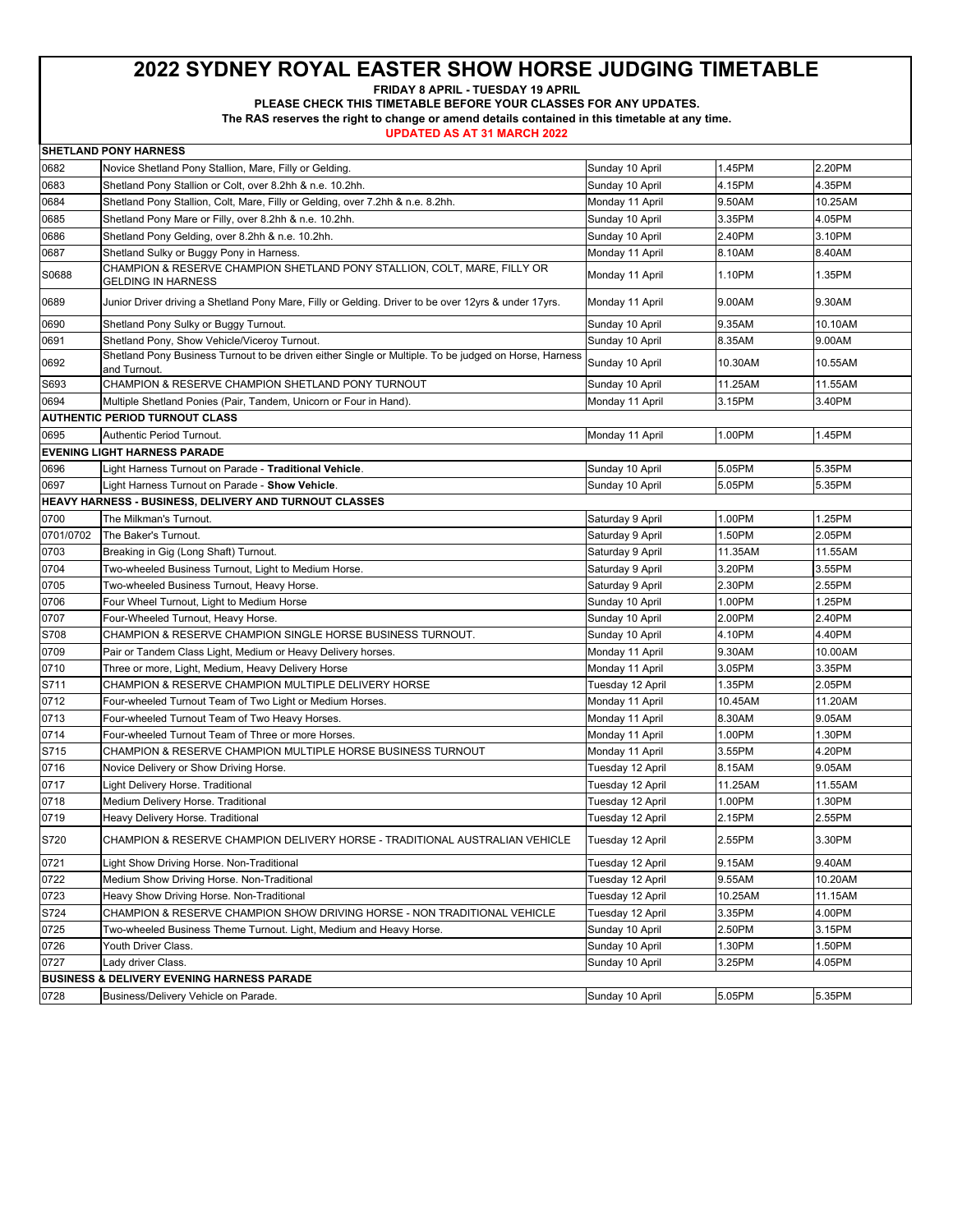**FRIDAY 8 APRIL - TUESDAY 19 APRIL** 

**PLEASE CHECK THIS TIMETABLE BEFORE YOUR CLASSES FOR ANY UPDATES.** 

**The RAS reserves the right to change or amend details contained in this timetable at any time.** 

|                    | <b>RIDING COMPETITIONS</b>                                                                             |                          |         |         |
|--------------------|--------------------------------------------------------------------------------------------------------|--------------------------|---------|---------|
|                    | <b>RIDING COMPETITIONS - GENTLEMAN RIDERS</b>                                                          |                          |         |         |
| 0730               | Judges & Stewards                                                                                      | Sunday 17 April          | 4.05pm  | 5.00PM  |
| 0731               | Novice Gentleman Rider, 17yrs & over.                                                                  | Thursday 14 April        | 8.00AM  | 8.25AM  |
| 0732               | Open Junior Gentleman Rider, 17yrs & under 21yrs.                                                      | Thursday 14 April        | 8.35AM  | 8.55AM  |
| 0733               | Open Gentleman Rider, 21yrs & under 40yrs.                                                             | Thursday 14 April        | 9.05AM  | 9.35AM  |
| 0734               | Open Gentleman Rider, 40yrs & over.                                                                    | Thursday 14 April        | 9.40AM  | 10.05AM |
| S735               | AUSTRALIAN NATIONAL CHAMPION & RESERVE CHAMPION GENTLEMAN RIDER, 17YRS & OVER.                         | Thursday 14 April        | 10.10AM | 10.30AM |
|                    | <b>RIDING COMPETITIONS - LADY RIDERS</b>                                                               |                          |         |         |
| 0736               | Novice Junior Lady Rider, 17yrs & under 21yrs.                                                         | Sunday 17 April          | 8.45AM  | 9.25AM  |
| 0737               | Open Junior Lady Rider, 17yrs & under 21yrs.                                                           | Sunday 17 April          | 11.00AM | 11.55AM |
| 0738               | Novice Lady Rider, 21yrs & over.                                                                       | Sunday 17 April          | 8.00AM  | 8.45AM  |
| 0739               | Open Lady Rider, 21yrs & under 40yrs.                                                                  | Sunday 17 April          | 10.10AM | 10.55AM |
| 0740               | Open Lady Rider, 40yrs & over.                                                                         | Sunday 17 April          | 9.25AM  | 10.05AM |
| S741               | AUSTRALIAN NATIONAL CHAMPION & RESERVE CHAMPION LADY RIDER, 17YRS & OVER.                              | Sunday 17 April          | 1.00PM  | 1.30PM  |
|                    | <b>RIDING COMPETITIONS - BOY RIDERS</b>                                                                |                          |         |         |
| 0742               | Novice Boy Rider, 12yrs & under 17yrs.                                                                 | Wednesday 13 April       | 1.00PM  | 1.25PM  |
| 0743               | Open Boy Rider, 15yrs & under 17yrs.                                                                   | Wednesday 13 April       | 1.30PM  | 1.50PM  |
| 0744               | Open Boy Rider, 12yrs & under 15yrs.                                                                   | Wednesday 13 April       | 1.55PM  | 2.15PM  |
| 0745               | Novice Boy Rider, 6yrs & under 12yrs.                                                                  | Wednesday 13 April       | 2.45PM  | 3.10PM  |
| 0746               | Open Boy Rider, 9yrs & under 12yrs.                                                                    | Wednesday 13 April       | 3.15PM  | 3.50PM  |
| 0747               | Open Boy Rider, 6yrs & under 9yrs.                                                                     | Wednesday 13 April       | 3.55PM  | 4.10PM  |
| S748               | SENIOR CHAMPION AND RESERVE CHAMPION BOY RIDER                                                         | Wednesday 13 April       | 2.20PM  | 2.40PM  |
| S749               | JUNIOR CHAMPION AND RESERVE JUNIOR CHAMPION BOY RIDER                                                  | Wednesday 13 April       | 4.15PM  | 4.35PM  |
|                    | <b>RIDING COMPETITIONS - GIRL RIDERS</b>                                                               |                          |         |         |
| 0750               | Novice Girl Rider, 12yrs & under 17yrs.                                                                | Monday 18 April          | 8.45AM  | 9.30AM  |
| 0751               | Open Girl Rider, 15yrs & under 17yrs.                                                                  | Monday 18 April          | 9.50AM  | 10.45AM |
| 0752               | Open Girl Rider, 12yrs & under 15yrs.                                                                  | Monday 18 April          | 10.45AM | 11.20AM |
| 0753               | Novice Girl Rider, 6yrs & under 12yrs.                                                                 | Sunday 17 April          | 2.00PM  | 2.45PM  |
| 0754               | Open Girl Rider, 9yrs & under 12yrs.                                                                   | Sunday 17 April          | 3.40PM  | 4.25PM  |
| 0755               | Open Girl Rider, 6yrs & under 9yrs.                                                                    | Sunday 17 April          | 2.55PM  | 3.30PM  |
| S756               | SENIOR CHAMPION AND RESERVE SENIOR CHAMPION GIRL RIDER                                                 | Monday 18 April          | 11.30AM | 11.55AM |
| S757               | JUNIOR CHAMPION & RESERVE JUNIOR CHAMPION GIRL RIDER                                                   | Sunday 17 April          | 4.40PM  | 5.00PM  |
|                    | SENIOR MOUNT, RIDER AND EQUIPMENT - TRADITIONAL                                                        |                          |         |         |
|                    |                                                                                                        |                          |         |         |
| 0765               | The Ida Buring Rinegolde Perpetual Prize Mount, Rider (Lady), & Equipment, Rider 17yrs & over.         | Thursday 14 April        | 8.55AM  | 10.05AM |
|                    | JUNIOR EQUESTRIAN SHOWCASE                                                                             |                          |         |         |
| 0770               | Equestrian Showcase, Boy or Girl Rider, 15yrs & under 17yrs.                                           | Saturday 16 April        | 9.35AM  | 10.20AM |
| 0771               | Equestrian Showcase, Boy or Girl Rider, 12yrs & under 15yrs.                                           | Saturday 16 April        | 8.50AM  | 9.35AM  |
| 0772               | Equestrian Showcase, Boy or Girl Rider, 9yrs & under 12yrs.                                            | Saturday 16 April        | 8.00AM  | 8.50AM  |
|                    | PARENT AND CHILD RIDING CONTEST                                                                        |                          |         |         |
| 0780               | Parent & Child Riding Contest. Child under 17yrs.                                                      | Monday 18 April          | 1.25PM  | 1.55PM  |
| <b>FANCY DRESS</b> |                                                                                                        |                          |         |         |
| 0785               | Fancy Dress, Boy or Girl, 6yrs & under 12yrs.                                                          | <b>Thursday 14 April</b> | 3.45PM  | 4.30PM  |
| 0786               | Fancy Dress, Boy or Girl, 12yrs & under 15yrs.                                                         | <b>Thursday 14 April</b> | 4.35PM  | 5.20PM  |
| PONY CLUB PARADE   | PONY CLUB EVENTS (Pony Club Association of NSW rules will apply)                                       |                          |         |         |
|                    | PONY CLUB RIDER CLASSES                                                                                | Tuesday 19 April         | 1.00PM  | 1.20PM  |
| 0790               | Pony Club Rider, under 11yrs.                                                                          | Tuesday 19 April         | 2.50PM  | 3.25PM  |
| 0791               | Pony Club Rider, 11yrs & under 13yrs.                                                                  | Tuesday 19 April         | 1.40PM  | 2.25PM  |
| 0792               | Pony Club Rider, 13yrs & under 15yrs.                                                                  | Tuesday 19 April         | 1.40PM  | 2.25PM  |
| 0793               | Pony Club Rider, 15 yrs. & under 18yrs.                                                                | Tuesday 19 April         | 2.50PM  | 3.25PM  |
| S794               | CHAMPION AND RESERVE CHAMPION PONY CLUB RIDER, UNDER 17 YEARS                                          | Tuesday 19 April         | 5.00PM  | 5.25PM  |
|                    | PONY CLUB ZONE TEAMS & PAIRS                                                                           |                          |         |         |
|                    | Pony Club Zone Team of Four, for Riders under 13yrs.                                                   | Tuesday 19 April         | 10.35AM | 12.00PM |
| 0795<br>0796       |                                                                                                        |                          |         |         |
|                    | Pony Club Zone Team of Four, for Riders 13yrs & under 18yrs.                                           | Tuesday 19 April         | 9.00AM  | 10.20AM |
| 0797               | Pony Club Zone Pairs, for Riders under 13yrs.<br>Pony Club Zone Pairs, for Riders 13yrs & under 18yrs. | Tuesday 19 April         | 3.50PM  | 5.00PM  |
| 0798               | PONY CLUB AREA SPORTING TEAMS                                                                          | Tuesday 19 April         | 3.50PM  | 5.00PM  |
|                    |                                                                                                        |                          |         |         |
| 0799               | Area Pony Club Sporting Team of Four, for Riders 12yrs & under 18yrs.                                  | Tuesday 19 April         | 8.55AM  | 1.00PM  |
|                    | PONY CLUB AREA SHOWJUMP TEAMS                                                                          |                          |         |         |
| 0800               | Inter-Area Pony Clubs Teams' Jumping Contest                                                           | Tuesday 19 April         | 8.55AM  | 11.50AM |
| S801               | BEST BOY RIDER IN CLASS 800.                                                                           | Tuesday 19 April         | 11.50AM | 11.55AM |
| S802               | BEST GIRL RIDER IN CLASS 800.                                                                          | Tuesday 19 April         | 11.55AM | 12.00PM |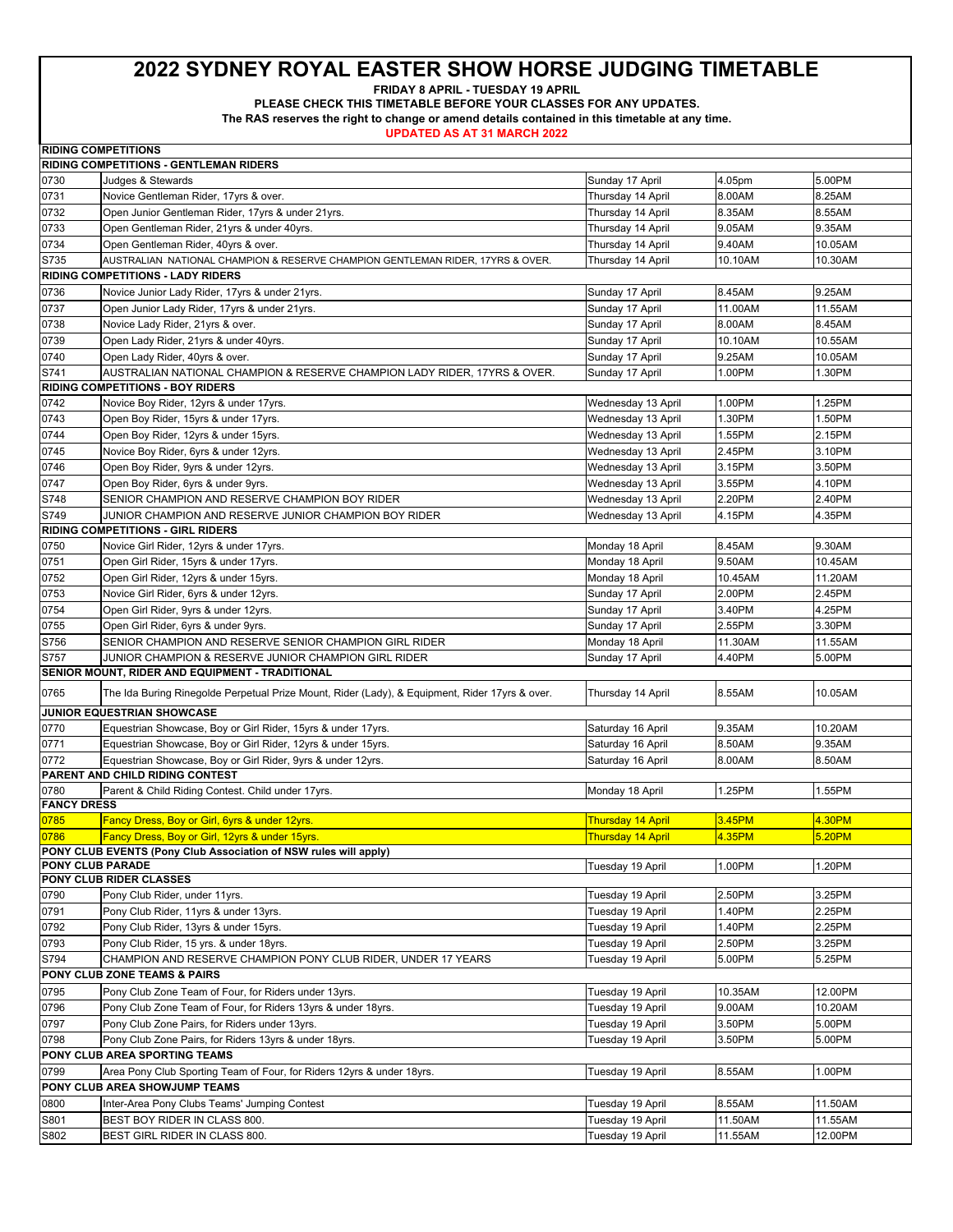**FRIDAY 8 APRIL - TUESDAY 19 APRIL** 

**PLEASE CHECK THIS TIMETABLE BEFORE YOUR CLASSES FOR ANY UPDATES.** 

**The RAS reserves the right to change or amend details contained in this timetable at any time.** 

| <b>JUMPING COMPETITIONS</b> |  |
|-----------------------------|--|
|-----------------------------|--|

| <b>SHOWJUMPING SPECIALS</b>                      |                                                                                                         |                          |         |         |  |  |  |
|--------------------------------------------------|---------------------------------------------------------------------------------------------------------|--------------------------|---------|---------|--|--|--|
| 0850                                             | Young Jumping Horse of the Show.                                                                        | Monday 18 April          | 4.25PM  | 4.40PM  |  |  |  |
| S851                                             | JUMPING HORSE OF THE SHOW.                                                                              | Monday 18 April          | 4.25PM  | 4.40PM  |  |  |  |
| <b>MOST SUCCESSFUL RIDER IN JUMPING CONTESTS</b> |                                                                                                         |                          |         |         |  |  |  |
| S852                                             | MOST SUCCESSFUL RIDER IN JUMPING CONTESTS                                                               | Monday 18 April          | 4.25PM  | 4.40PM  |  |  |  |
|                                                  | <b>GROUP A (SENIOR RIDERS)</b>                                                                          |                          |         |         |  |  |  |
| SECTION 1 (1.45M - 1.60M)                        |                                                                                                         |                          |         |         |  |  |  |
| 0855                                             | Jumping Contest Table A Article 238, 2.2.                                                               | Wednesday 13 April       | 3.25PM  | 4.45PM  |  |  |  |
| 0856                                             | Jumping Contest Table A2 Article 238, 2.1.                                                              | Tuesday 12 April         | 4.00PM  | 4.45PM  |  |  |  |
| 0857                                             | Jumping Contest Table A Article 238, 2.2.                                                               | Saturday 16 April        | 10.20PM | 11.55AM |  |  |  |
| 0858                                             | Jumping Contest Table A Article 238, 2.2.                                                               | Friday 15 April          | 4.10PM  | 5.10PM  |  |  |  |
| S859                                             | BEST PERFORMED SECTION 1 JUMPING HORSE                                                                  | Saturday 16 April        | 11.55AM | 12.00PM |  |  |  |
| SECTION 2 (1.40M - 1.50M)                        |                                                                                                         |                          |         |         |  |  |  |
| 0860                                             | Jumping Contest Table A Article 238, 2.2.                                                               | Sunday 17 April          | 2.45PM  | 4.25PM  |  |  |  |
| 0861                                             | Jumping Contest Table A Article 238, 2.2.                                                               | Saturday 16 April        | 2.00PM  | 4.00PM  |  |  |  |
| 0862                                             | Jumping Contest Table A Article 238, 2.2.                                                               | Thursday 14 April        | 10.05AM | 11.55AM |  |  |  |
| 0863                                             | Jumping Contest, One Round Stakes, Table C.                                                             | Wednesday 13 April       | 10.20AM | 11.55AM |  |  |  |
| S864                                             | BEST PERFORMED SECTION 2 JUMPING HORSE.                                                                 | Sunday 17 April          | 4.25PM  | 4.30PM  |  |  |  |
|                                                  | SECTION 3 (1.30M - 1.40M)                                                                               |                          |         |         |  |  |  |
| 0865                                             | <u>Jumping Contest Table A Article 238, 2.2.</u>                                                        | <u>Thursday 14 April</u> | 3.10PM  | 5.10PM  |  |  |  |
| 0866                                             | Jumping Contest Table A Article 238, 2.2.                                                               | Saturday 16 April        | 8.15AM  | 9.55AM  |  |  |  |
| 0867                                             | Jumping Contest Table A Article 238, 2.2.                                                               | Sunday 17 April          | 10.10AM | 11.50AM |  |  |  |
| 0868                                             | Accumulator Jumping Contest. FEI Article 269.                                                           | Wednesday 13 April       | 1.30PM  | 2.40PM  |  |  |  |
| S869                                             | BEST PERFORMED SECTION 3 JUMPING HORSE                                                                  | Sunday 17 April          | 11.50AM | 11.55AM |  |  |  |
| GROUP B (1.20M - 1.30M) (JUNIOR RIDERS)          |                                                                                                         |                          |         |         |  |  |  |
| 0875                                             | Junior Jumping Contest, Table A Article 238, 2.2.                                                       | Saturday 9 April         | 9.45AM  | 11.25AM |  |  |  |
| 0876                                             | Junior Jumping Contest Table A Article 238, 2.2.                                                        | Sunday 10 April          | 8.45AM  | 10.05AM |  |  |  |
| 0877                                             | Junior Jumping Contest, One Round Stakes, Table C.                                                      | Friday 8 April           | 08.30AM | 09.30AM |  |  |  |
| 0878                                             | Sydney Royal Easter Show Junior Grand Prix Contest. Table A Article 273, 3.3.                           | Monday 11 April          | 10.25AM | 11.50AM |  |  |  |
| S879                                             | MOST SUCCESSFUL BOY RIDER IN GROUP B                                                                    | Monday 11 April          | 11.50AM | 11.55AM |  |  |  |
| S880                                             | MOST SUCCESSFUL GIRL RIDER IN GROUP B                                                                   | Monday 11 April          | 11.55AM | 12.00PM |  |  |  |
| <b>GROUP C (MINI PRIX &amp; GRAND PRIX)</b>      |                                                                                                         |                          |         |         |  |  |  |
| 0885                                             | Sydney Royal Easter Show MINI PRIX. Table A Article 273, 3.3.1, 4.3. (inc Presentation)                 | Monday 18 April          | 9.30AM  | 11.35AM |  |  |  |
| 0886R1                                           | Sydney Royal Easter Show GRAND PRIX - Round 1- Table A - Article 273, 3.3.1, 4.3                        | Monday 18 April          | 1.30PM  | 2.30PM  |  |  |  |
| 0886R2                                           | Sydney Royal Easter Show GRAND PRIX - Round 2 - Table A - Article 273, 3.3.1, 4.3<br>(inc Presentation) | Monday 18 April          | 3.30PM  | 4.25PM  |  |  |  |
| GROUP D (1.25M - 1.35M) (YOUNG RIDERS)           |                                                                                                         |                          |         |         |  |  |  |
| 0910                                             | Young Riders Jumping Contest, Table A Article 238, 2.2.                                                 | Saturday 9 April         | 8.00AM  | 9.30AM  |  |  |  |
| 0911                                             | Young Riders Jumping Contest, Table A Article 238, 2.2.                                                 | Sunday 10 April          | 10.40AM | 11.55AM |  |  |  |
| 0912                                             | Young Riders Jumping Contest, One Round Stakes, Table C.                                                | Friday 8 April           | 10.35AM | 11.35AM |  |  |  |
| 0913                                             | Young Riders Grand Prix, Table A Article 273, 3.3.                                                      | Monday 11 April          | 1.45PM  | 3.00PM  |  |  |  |
| S914                                             | MOST SUCCESSFUL RIDER IN GROUP D JUMPING CONTESTS                                                       | Monday 11 April          | 3.00PM  | 3.05PM  |  |  |  |